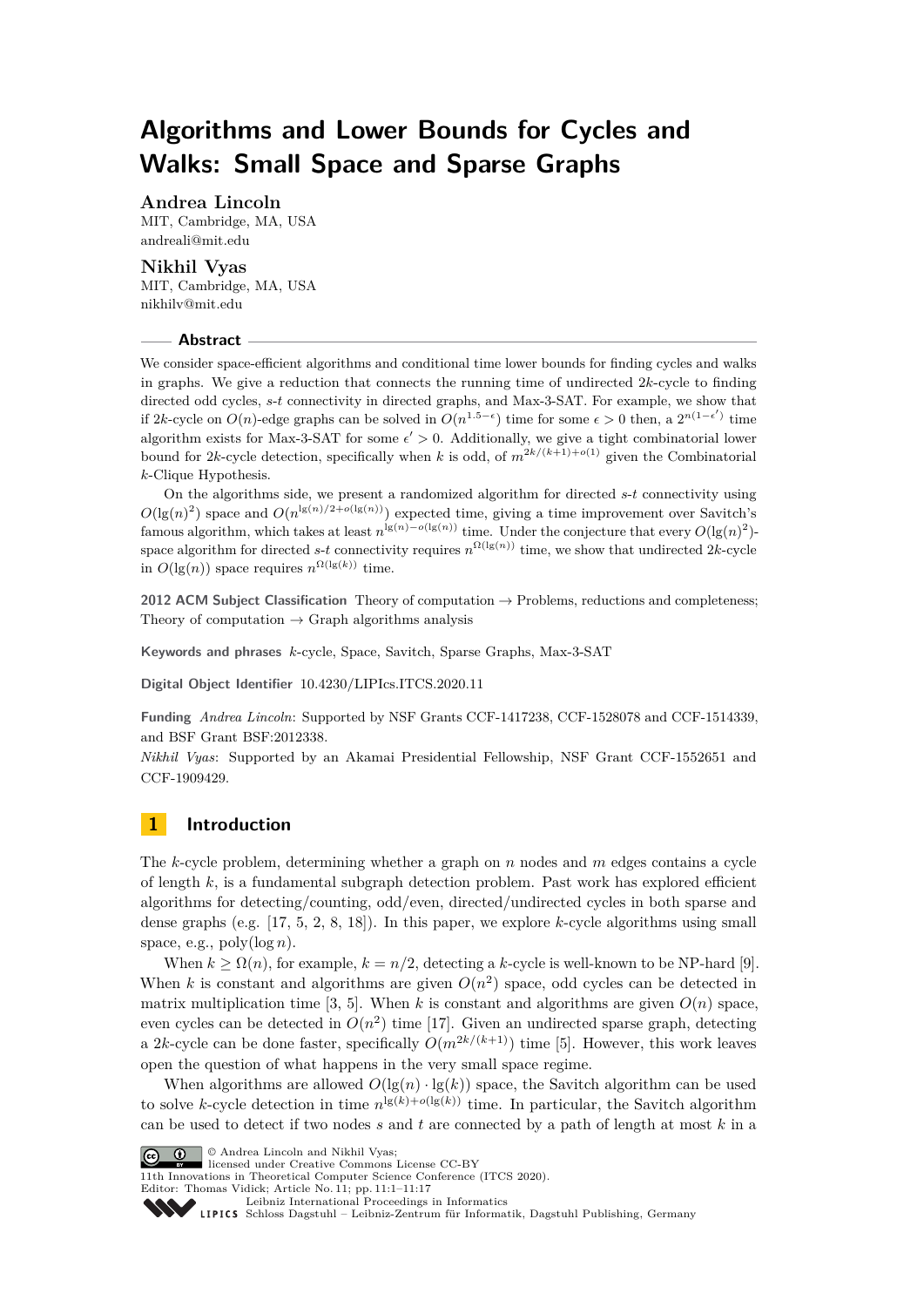#### **11:2 Algorithms and Lower Bounds for Cycles and Walks: Small Space and Sparse Graphs**

directed graph, using  $n^{O(\lg(k))}$  time and  $O(\lg(n) \cdot \lg(k))$  space. We explore the relationship between small space *k*-cycle detection and algorithms for *s*-*t* connectivity, and show that the complexities of the two problems are tightly connected. To the best of our knowledge, no *s*-*t* connectivity algorithms have been reported running in  $O(\lg^2 n)$  space and  $n^{0.999 \cdot \lg(n)}$  time.

#### **Our Results**

The primary contribution of this paper is a reduction from directed k'-cycle to undirected 2*k*-cycle for constant *k*' and *k* such that  $k = k'$  poly lg(*k*). We use this reduction to show hardness for even cycle detection in both small space and in sparse graphs.

We prove that, for small-space algorithms, the time complexities of *k*-cycle detection and *k*-path detection are equivalent up to constant factors in the exponent. We show that an  $n^{o(\lg(k))}$  time and  $O(\lg(n))$  space algorithm for the 2*k*-cycle detection problem would imply an algorithm for *s*-*t* running in  $n^{o(\lg(n))}$  time and  $O(\lg^2(n))$  space, a significant improvement over Savitch's algorithm.

We propose two natural lower bound hypotheses, and derive interesting consequences from them. The first hypothesis is that *s*-*t* connectivity in  $O(\lg^2(n))$  space requires  $n^{\Omega(\lg(n))}$ time. The second (stronger) hypothesis is that  $s-t$  connectivity in poly  $\lg(n)$  space requires  $n^{\Omega(\lg(n))}$  time. We call these hypotheses the Weak Savitch Hypothesis (WSH) and the Strong Savitch Hypothesis (SSH) respectively.

▶ **Definition 1.** *The Weak Savitch Hypothesis (WSH) states that given a directed graph G with n nodes and two specified nodes s and t determining if a path exists from s to t requires*  $n^{\Omega(\lg(n))}$  *time if the algorithm can only use*  $O(\lg^2(n))$  *space.* 

 $\triangleright$  **Definition 2.** *The Strong Savitch Hypothesis (SSH) states that given a directed graph G with n nodes and two specified nodes s and t determining if a path exists from s to t requires*  $n^{\Omega(\lg(n))}$  *time if the algorithm can only use*  $O(\text{poly}\lg(n))$  *space.* 

Both of our Hypotheses are about the *s*-*t* connectivity problem, two well known algorithms for *s*-*t* connectivity are:

- Savitch's algorithm [\[12\]](#page-15-5) running in time  $\tilde{O}(n^{\lg n})$  and space  $O(\lg^2 n)$ .
- Depth-First search running in polynomial time and space  $\tilde{O}(n)$ .

The only improvement over these for any space greater than  $lg^2 n$  is the algorithm of Barnes, Buss, Ruzzo and Schieber [\[4\]](#page-14-2) who gave a space  $O(n/2^{\sqrt{\lg(n)}})$ , polynomial time algorithm. They are also able to give a time space tradeoff of space *s* where  $s > \lg^2 n$  and time  $2^{O(\lg^2(n/s))}$ poly(*n*). This time space tradeoff would require  $n^{1-o(1)}$  space to achieve  $n^{o(\lg n)}$ time. Our hypotheses are much weaker and only claim the non-existence of  $n^{o(\lg n)}$  time algorithms for  $O(\lg^2(n))$  space and  $O(poly \lg(n))$  space respectively.

We prove the following hardness for 2*k*-cycle under Weak Savitch Hypothesis.

<span id="page-1-0"></span>I **Theorem 3.** *Assuming Weak Savitch Hypothesis (WSH) solving k-cycle in undirected graphs in*  $O(\lg n)$  *space requires*  $n^{\Omega(\lg k)}$  *time.* 

Could we strengthen the hypotheses (Weak Savitch Hypothesis (WSH) and the Strong Savitch Hypothesis (SSH)) to state that there are no  $n^{(1-\epsilon)}$ <sup>[g(n)</sup> time algorithms for any constant  $\epsilon > 0$ , instead of merely saying there is no  $n^{o(\lg(n))}$  time algorithms? We prove that such a hypothesis would actually be false for randomized algorithms.

► **Theorem 4.** *There is a randomized algorithm for directed st-connectivity which runs in expected time*  $n^{\lg n/2 + o(\lg n)}$  *and*  $O(\lg^2(n))$  *space.*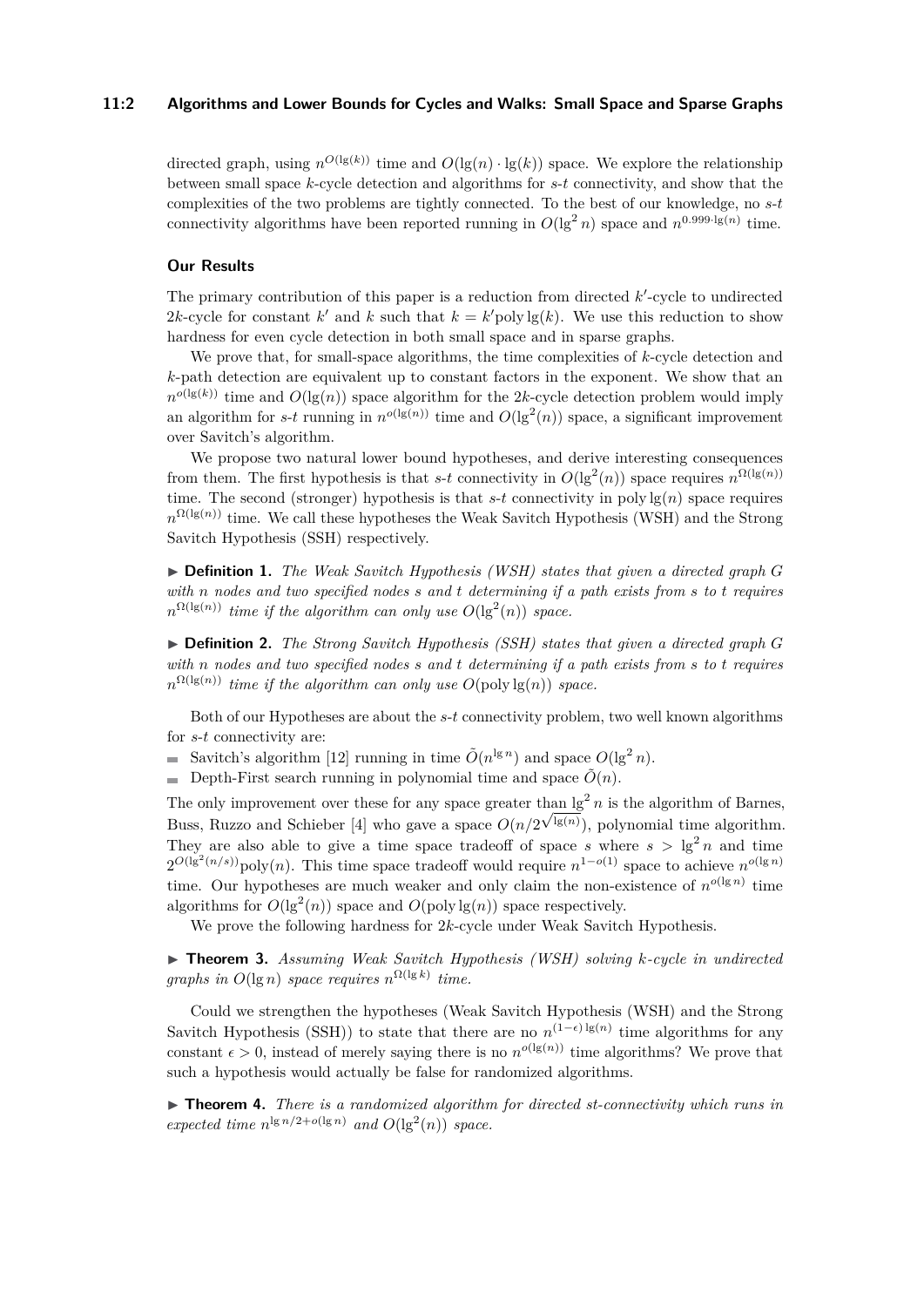Our randomized algorithm works as follows. First, for sufficiently short path lengths (up to  $\lg(n)$ ) we run Savitch's algorithm as usual. For longer path lengths, instead of trying to find the middle vertex of the path we look for any vertex which is approximately in the middle. We show that this minor modification can actually speed up Savitch's algorithm by a quadratic factor. Similar ideas were used by Zwick [\[19\]](#page-15-6) to give algorithms for All pairs shortest paths problem in arbitrary space regime.

#### **Other Implications**

Our *k*'-cycle to 2*k*-cycle reduction  $(k = k' \text{poly lg}(k))$  has many more implications. We give lower bounds for sparse even-cycle detection by reducing Max-3-SAT to sparse even-cycle detection and give a tight combinatorial lower bound for sparse even-cycle. We achieve this by combining our reduction and previous hardness results for directed *k*-cycle [\[10\]](#page-15-7).

 $\triangleright$  **Theorem 5.** *If undirected* 2*k-cycle, for any large enough constant k can be solved in a graph G* with  $m = O(n)$  in time  $O(m^{1.5-\epsilon})$  then max-3-SAT can be solved in time  $O^*(2^{(1-\epsilon')n})$ .

We additionally present a very simple reduction from detecting odd *k*-cycles to detecting 2*k*-cycles. This reduction is inspired by a reduction from Dahlgaard et al. [\[5\]](#page-15-1). Our results here are tight, but only in the "combinatorial" regime. The notion of *combinatorial algorithms* is not formally defined, however, it is a commonly used notion (e.g. [\[10,](#page-15-7) [1\]](#page-14-3)) which informally just excludes fast matrix multiplication as a subroutine (e.g. [\[6,](#page-15-8) [15\]](#page-15-9)). The category of combinatorial algorithms considered generally assumes boolean matrix multiplication requires  $n^{3-o(1)}$  time, and attempts to capture algorithms that are fast in practice [\[16\]](#page-15-10). We can obtain a combinatorial lower bound for the undirected 2*k*-cycle detection of  $\Theta(m^{2-o(1)})$ time, for all large enough constants *k*, if the Combinatorial *k*-Clique Hypothesis is true.

Additionally for *odd k* we show a tight bound for combinatorial 2*k*-cycle detection. If you can detect 2*k*-cycles combinatorially in time  $m^{(1-\epsilon)2k/(k+1)}$  for some  $\epsilon > 0$  then you violate the Combinatorial *k*-Clique Hypothesis. Dahlgaard et al. present an algorithm for all 2*k*-cycles that runs in time  $m^{2k/(k+1)}$ . So for odd *k*, we have a tight combinatorial lower bound for 2*k*-cycles.

#### **Previous Work**

Over the years, there have been many algorithmic results for the cycle detection problem. In arbitrary space, 2k-cycle can be solved in  $O(n^2)$  space as long as k is a constant [\[17\]](#page-15-0). This beats the matrix multiplication  $(n^{\omega})$  time algorithms for odd *k*-cycle detection assuming the matrix multiplication constant is larger than two  $(\omega > 2)$  [\[2\]](#page-14-0). Dahlgaard et al. give an algorithm for sparse even 2*k*-cycle detection which runs in  $O(m^{2k/(k+1)})$  time, where *m* is the number of edges in the input graph [\[5\]](#page-15-1). These algorithms require  $\Omega(m)$  space to run. In very small space finding a *k*-cycle takes much longer, and as we show in this paper has a strong relationship to *s*-*t* connectivity in small space. Savitch's algorithm solves *s*-*t* connectivity in space  $\lg^2(n)$  in time  $n^{\lg(n)-o(\lg(n))}$  [\[12\]](#page-15-5). In this paper we present a randomized algorithm which runs in space  $\lg^2(n)$  in time  $n^{\lg(n)/2+o(\lg(n))}$ , improving over the Savitch algorithm. The problem of solving  $s$ -*t* connectivity in less than  $\lg^2(n)$  space has also been explored. Gopalan et al. present a randomized time space tradeoff for the *s*-*t* connectivity problem where given  $\lg^2(n)/\lg(d)$  space they acheive a running time of  $O(n^{d \lg(n)/\lg(d)})$  for  $d \in [2, n]$  [\[7\]](#page-15-11).

While we provide a reduction from directed *k*-cycle for arbitrarily large *k* to even cycle, a previous paper reduced 3-cycle specifically to even cycle [\[5\]](#page-15-1). Their reduction technique inspired ours. They give a lower bound of  $m^{3/2-o(1)}$  for even cycle relying on a combinatorial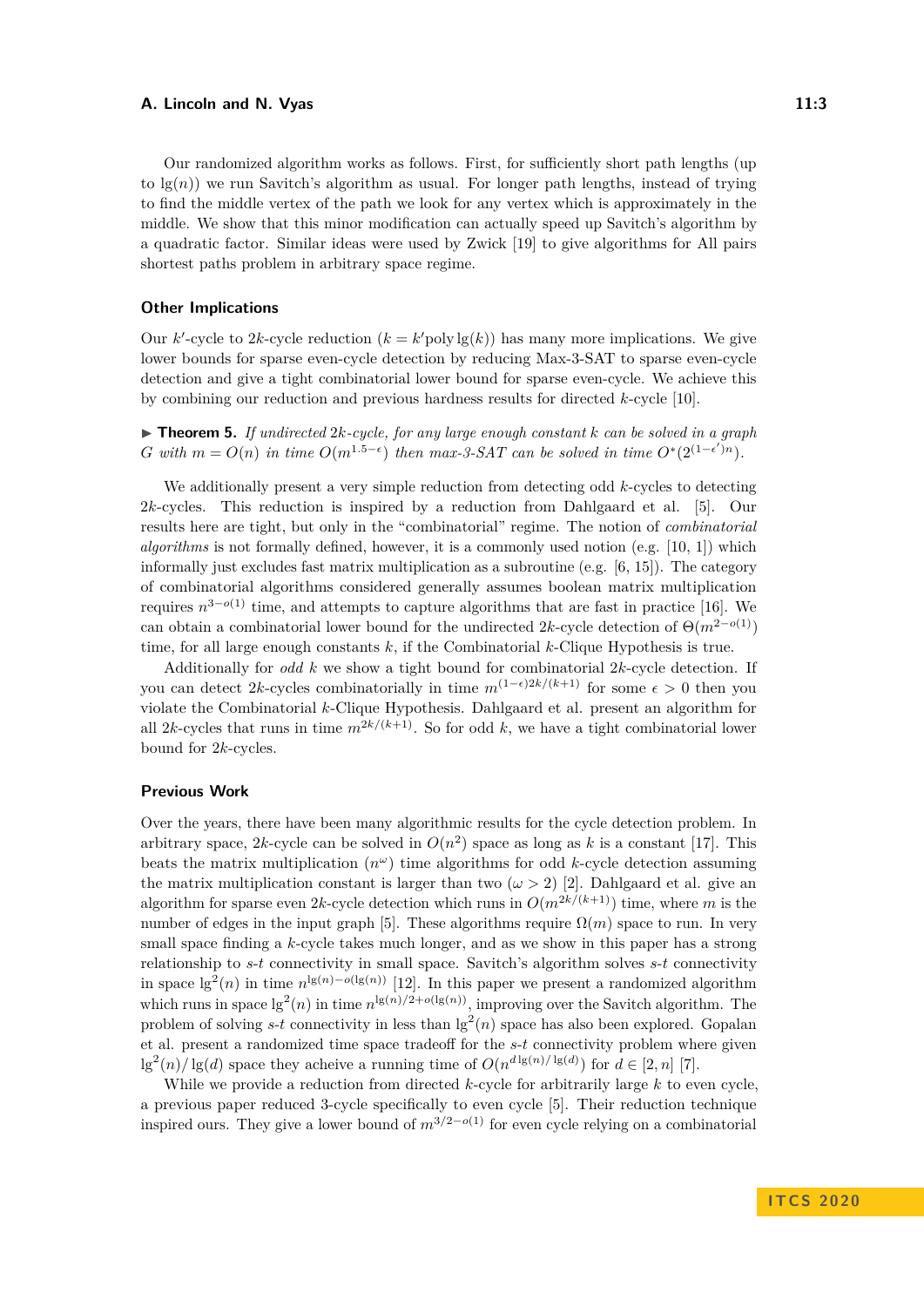#### **11:4 Algorithms and Lower Bounds for Cycles and Walks: Small Space and Sparse Graphs**

conjecture for the running time of 3-cycle detection. Notably, they assume no combinatorial *n*<sup>3−*o*(1)</sup> algorithm exists for 3-cycle detection. We give a matching lower bound of  $m^{3/2-o(1)}$ using a *non-combinatorial* hypothesis.

Furthermore, our reduction gives an improved lower bound of  $m^{2-o(1)}$  using a combinatorial assumption. Giving a tight combinatorial lower bound for the even cycle problem. We give a combinatorial lower bound of  $m^{\frac{2k}{k+1} - o(1)}$  for the undirected 2*k*-cycle detection problem for odd *k*. This is closely related to the running time of  $O(m^{2k/(k+1)})$  for the algorithm detecting *even k* cycles combinatorially by Dahlgaard et al. [\[5\]](#page-15-1). We can additionally use a simple reduction inspired by Dahlgaard et al. [\[5\]](#page-15-1) and a reduction from *k*-clique to sparse *k*-cycle from previous work [\[10\]](#page-15-7) to give a tight combinatorial lower bound for the  $4k + 2$ -cycle problem. to give a lower bound of  $m^{\frac{2k}{k+1} - o(1)}$  for detecting  $2k = 4k' + 2$  cycles. This shows optimality of the Dahlgaard et al algorithm for half of all even *k*-cycle detection problems.

By giving a reduction from directed  $k'$ -cycle to 2 $k$ -cycle we can show  $n^{\Omega(\lg(k))}$  hardness for  $2k$ -cycle in  $O(\lg(n))$  space. However, one can not show this hardness using the 3-cycle reduction of Dahlgaard et al., because 3-cycle has an  $O(n^3)$ -time logspace algorithm.

In the weaker model of  $AC_0$  formulas a  $n^{\Omega(\lg(k))}$  lower bound is known unconditionally for the  $\leq k$  connectivity problem [\[11\]](#page-15-12).

Improving low-space algorithms for directed st-connectivity is a longstanding open problem [\[14\]](#page-15-13). Barnes, Buss, Ruzzo and Schieber [\[4\]](#page-14-2) gave a sublinear space  $O(n/2^{\sqrt{\lg(n)}})$ , polynomial time algorithm. Even their results only give  $(\lg n)^{O(\lg n)}$  factor improvements over Savitch if we restrict to polylog space. Hence for polylog space they require  $n^{\lg n(1-o(1))}$  time. Melkebeek and Prakriya [\[13\]](#page-15-14) gave a unambiguous algorithm running in polynomial time and  $O(\lg^{3/2} n)$  space. The time and space here are both better than the ones in our hypotheses but unambiguous Turing machines are possibly much more powerful then deterministic ones.

## **Organization**

In Section [2](#page-3-0) we cover definitions and preliminaries. In Section [3](#page-4-0) we present a faster *s*-*t* connectivity algorithm. In Section [4](#page-7-0) we give our reduction between directed *k*-cycle and even *k*-cycle. In Section [5](#page-10-0) we cover the implications of our reduction.

## <span id="page-3-0"></span>**2 Preliminaries**

We will always assume *k* in the *k*-cycle/walk problems to be a constant unless stated otherwise.

## **Notation**

We will use the notation  $\tilde{O}(f(n))$  to suppress sub-polynomial factors  $(f(n)^{o(1)})$ .

## **Definitions**

 $\triangleright$  **Definition 6.** *A k*-cycle in a graph *G* is a set of *k* distinct vertices,  $x_1, \ldots, x_k$  in *G* such *that the edges*  $(x_1, x_2), \ldots, (x_{k-1}, x_k), (x_k, x_1)$  *all exist in G*.

*A*  $k$ -walk in a graph  $G$  is a set of  $k$  not necessarily distinct vertices,  $x_1, \ldots, x_k$  in  $G$  such *that the edges*  $(x_1, x_2), \ldots, (x_{k-1}, x_k)$  *all exist in G*.

Throughout the paper we will take *k* to be a large enough constant. We will have runtimes of the form  $n^{\Theta(\lg(k))}$  where  $\Theta$  hides a constant independent of k; such notation only makes sense for *k* that can grow unboundedly.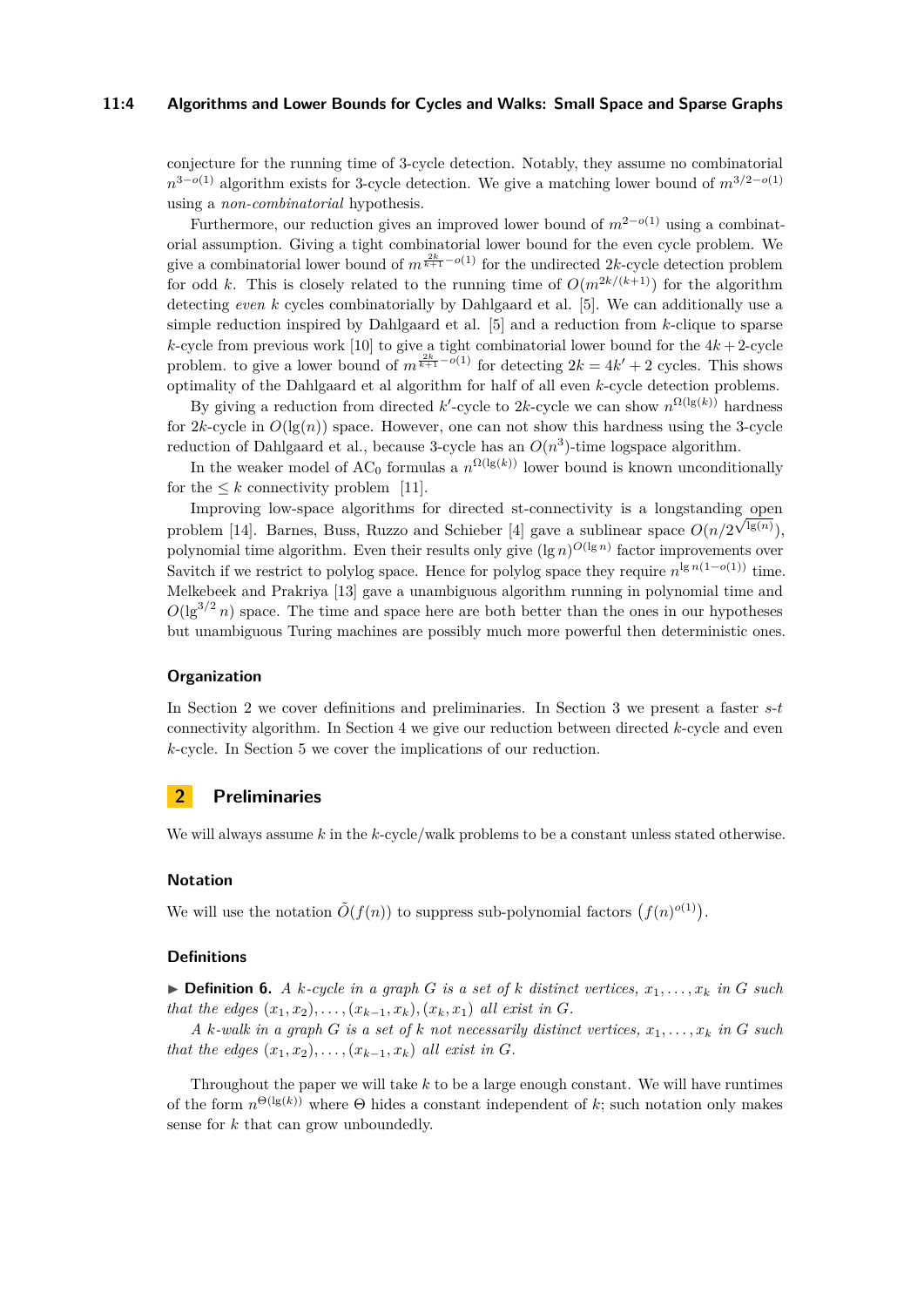We will assume throughout that all graphs are presented in adjacency list format. This is done for simplicity and not assuming this has no effect on our results.

▶ **Reminder of Definition 1.** *The Weak Savitch Hypothesis (WSH) states that given a directed graph G with n nodes and two specified nodes s and t determining if a path exists from s to t requires*  $n^{\Omega(\lg(n))}$  *time if the algorithm can only use*  $O(\lg^2(n))$  *space.* 

I **Reminder of Definition 2.** *The Strong Savitch Hypothesis (SSH) states that given a directed graph G with n nodes and two specified nodes s and t determining if a path exists from s to t requires*  $n^{\Omega(\lg(n))}$  *time if the algorithm can only use*  $O(\text{poly}\lg(n))$  *space.* 

Currently the best known algorithms for directed *s t* connectivity which run in time  $n^{o(\lg(n))}$  require  $n^{1-o(1)}$  space[\[4\]](#page-14-2).

## <span id="page-4-0"></span>**3 Making Savitch run faster**

## **3.1 Savitch's Algorithm**

We begin by recalling Savitch's classical algorithm.

**Algorithm 1** Savitch's Algorithm. **Input:** Graph  $G = (V, E)$ , vertices  $s, t, k \geq 0$ **Output:** If there exists a path of length at most *k* from *s* to *t*. 1: **function**  $SA(G, s, t, k)$ 2: **if**  $k = 1$  **then** 3: Output TRUE if  $(s, t) \in E$ , otherwise FALSE 4: Let  $|V| = n$ . 5: **for**  $v \in [n]$  **do** 6: **if**  $SA(G, s, v, \lfloor k/2 \rfloor) \land SA(G, v, t, \lceil k/2 \rceil) = \text{TRUE}$  then 7: Output TRUE 8: Output *ret*

<span id="page-4-1"></span>**► Lemma 7** ([\[12\]](#page-15-5)). *Savitch's algorithm solves directed*  $\leq k$ -reachability in time  $T_S(n, k) =$  $\tilde{O}(n^{\lg(k)})$  *using space*  $O(\lg(k)\lg(n))$ *.* 

Savitch's Algorithm [\[12\]](#page-15-5) solves the directed  $s - t$  connectivity problem as follows. It considers the more general problem of  $\leq k$  connectivity.  $k = n$  is equivalent to  $s - t$ connectivity. For determining if there is a path of length at most *k* between *s* and *t*, we guess the middle vertex *v* in such a path, then recursively try to solve  $\leq k/2$  connectivity for  $(s, v)$  and  $(v, t)$ . This gives us the recurrence:

 $T(n, k) \leq n(2 \cdot T(n, k/2)) + \text{poly}(n)$ 

with the base case  $T(n, 1) = O(\text{poly}(n))$ . This base case is unaffected by being in adjacency list format or adjacency matrix format. This solves to  $T(n,n) = \tilde{O}(n^{\lg n})$ .

We now turn improving the running time of  $s$ - $t$  connectivity in  $O(\lg^2(n))$  space.

Similarly to the Savich's algorithm we will be guessing a node in the middle of the hypothetical path. However, Savich's algorithm requires the node that is exactly in the middle of the path. In our algorithm we will accept a node that is approximately in the middle. There is a trade-off with approximating. By approximating we improve the probability of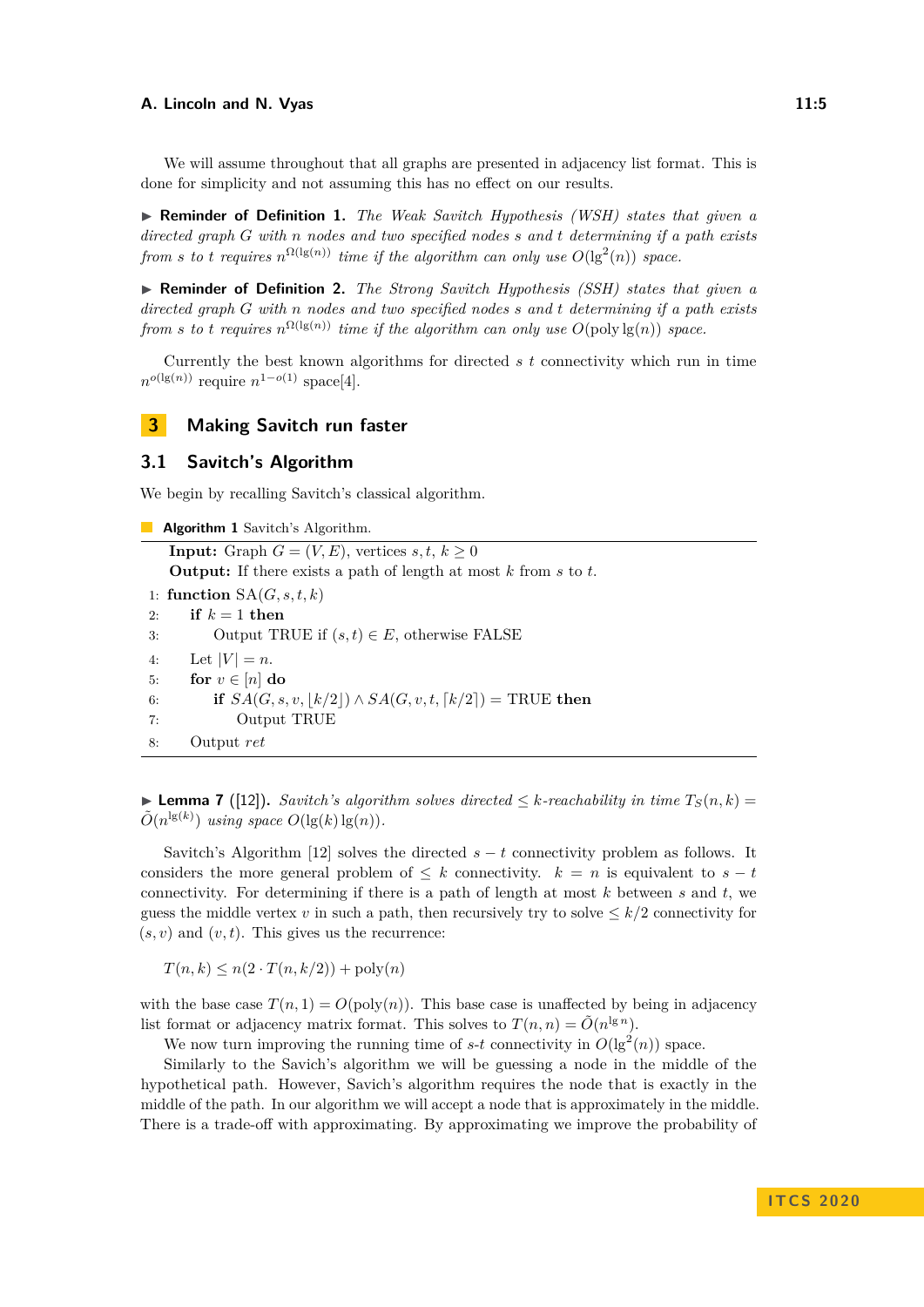#### **11:6 Algorithms and Lower Bounds for Cycles and Walks: Small Space and Sparse Graphs**

an accept. Consider if we accepted any node that was with  $\epsilon_k \cdot k$  nodes of the true middle of a *k* length path, then we have a  $2\epsilon_k/n$  probability of correctly guessing such a node. However, this approximation factor trades off how much progress we make with a correct guess. In Savich's Algorithm each correct guess halves the path length. In contrast, with an approximation factor of  $\epsilon_k$  we divide the path into the less favorable  $1/2 - \epsilon_k$  and  $1/2 + \epsilon_k$ split. This trade-off is optimal when  $\epsilon_k$  is approximately  $1/\lg(n)$ , so we accept any node that is in the middle  $1/\lg(n)$  fraction of a *k* length path.

Our square-root speedup intuitively comes from improving the probability of correctly guessing from  $1/n$  to  $k/(\lg(n) \cdot n)$ . This approaches *n* as *k* approaches  $\lg(n)$ , but achieves a huge savings when  $k$  is much larger than  $\lg(n)$ .

▶ **Reminder of Theorem 4.** *There is a randomized algorithm for directed st-connectivity which runs in expected time*  $n^{\lg n/2 + o(\lg n)}$  *and*  $O(\lg^2(n))$  *space.* 

**Proof.** For sufficiently short path lengths (up to  $\lg(n)$ ) we run Savitch's algorithm as usual. For longer path lengths, instead of trying to find the middle vertex of the path we look for any vertex which is approximately in the middle. We describe the algorithm in full detail below.

<span id="page-5-0"></span>**Algorithm 2** Improved Savitch's Algorithm.

**Input:** Graph  $G = (V, E)$ , vertices  $s, t$ **Output:** If there exists a path from *s* to *t* in *G*. 1: **function**  $ISA(G, s, t)$ 2: Output *ISA*2(*G, s, t, n*) 3: **function**  $ISA_2(G, s, t, k)$ 4: **if**  $k < \lg(n)$  **then** 5: Output  $SA(G, s, t, k)$ let  $V_r$  be a list of randomly sampled nodes from  $V$ . 6: **for**  $v \in V_r$  **do** 7: **if**  $ISA_2(G, s, v, k/2 + k/\lg(n)) \wedge ISA_2(G, v, t, k/2 + k/\lg(n)) = \text{TRUE}$  then 8: Output TRUE 9: Output FALSE

In Savitch's algorithm we try to guess the middle vertex in a path. Our improvement derives from the fact that we only look for a vertex which is approximately in the middle.

Savitch's algorithm considers the subproblem of  $\leq k$  connectivity. We consider a more relaxed notion described below.

 $ISA_2(G, s, t, k)$  returns YES if there exists a path of length at most  $k$  between  $s$  and  $t$ and returns NO if there is no path between *s* and *t*. *ISA*<sub>2</sub> as implemented may return either YES or NO if there is a path from *s* to *t* but no path of length at most *k*. Returning YES on larger length paths does not affect correctness as in *st*-connectivity we are only concerned about existence of a path, not a bounded length path.

Suppose there exists an at most *k* length path between *s* and *t*. We guess a vertex *v* hoping that *v* is one of the middle  $2\delta_k = 2k/\lg(n)$  vertices in this path. We will guess *v* uniformly at random. The probability of a correct guess is  $\epsilon_k = 2\delta_k/n$ .

If our guess is correct distance between  $(s, v)$  and  $(v, t)$  are at most  $k/2 + \delta_k$  hence we can recurse on  $ISA_2(G, s, v, k/2 + \delta_k)$  and  $ISA_2(G, v, t, k/2 + \delta_k)$ .

Let  $T(n, k, s, t)$  be the random variable which denotes the time for solving  $ISA_2(G, s, t, k)$ using Algorithm [2.](#page-5-0)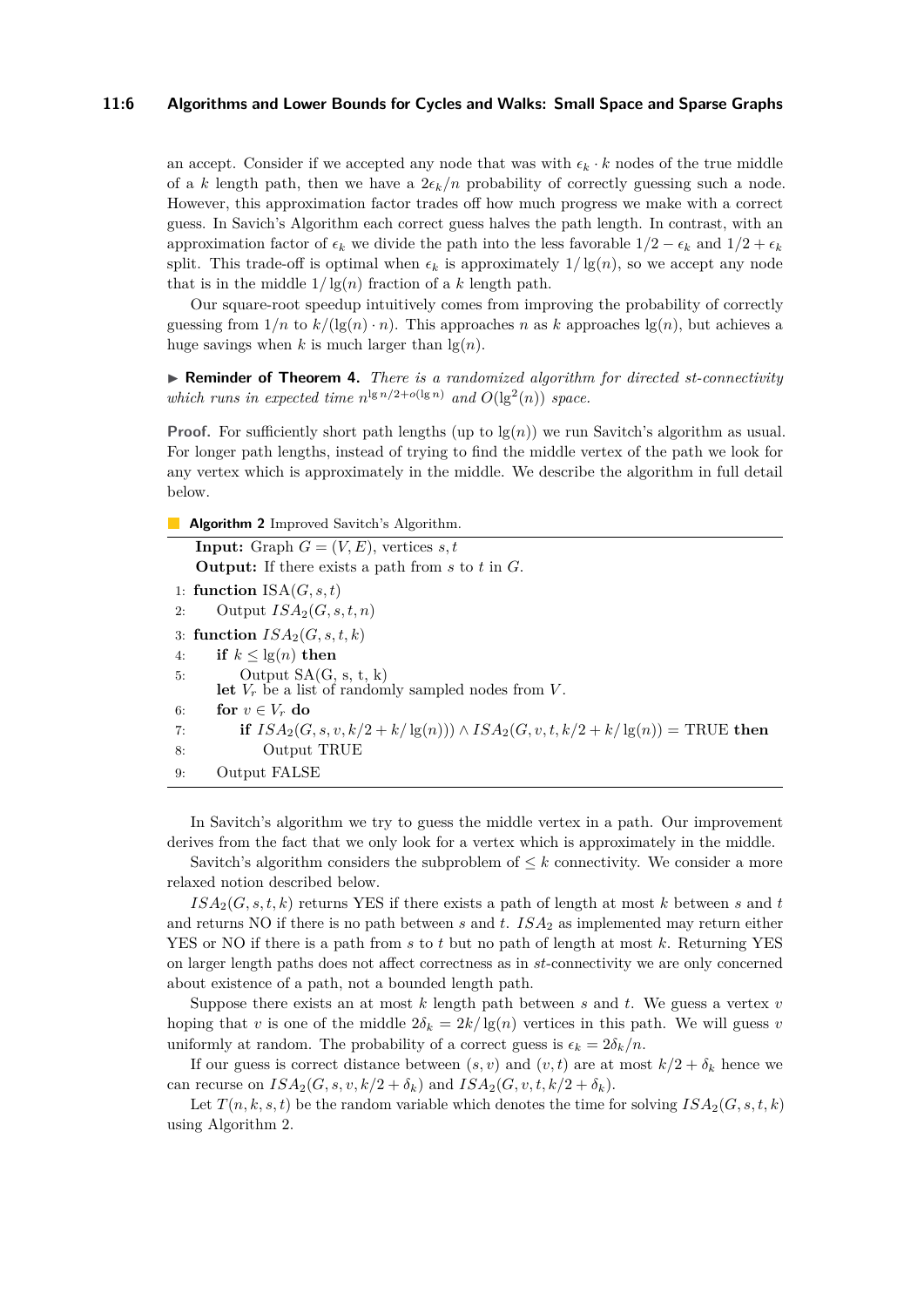Let  $T_E(n, k) = \max_{s,t} E[T(n, k, s, t)].$ 

Setting  $\delta_k = \max(k/(\lg n), 1)$  gives us the following recurrence for  $k \ge \lg(n)$ :

$$
T_E(n,k) \le \sum_{i=1}^{\infty} \Pr[i^{th} \text{ guess was the first correct guess}] \cdot i \cdot (2T_E(n,k/2+\delta_k)) + \text{poly}(n))
$$
  

$$
T_E(n,k) \le \sum_{i=1}^{\infty} \left( (1 - \epsilon_k)^{i-1} \epsilon_k \cdot i \cdot (2T_E(n,k/2+\delta_k)) + \text{poly}(n) \right).
$$

We can rewrite this equation as:

$$
T_E(n,k) \leq \left(\sum_{i=1}^{\infty} i \left((1 - \epsilon_k)^{i-1} \epsilon_k\right)\right) \cdot \left(2T_E(n, k/2 + \delta_k) + \text{poly}(n)\right)
$$
  

$$
\leq (1/\epsilon_k) \cdot \left(2T_E(n, k/2 + \delta_k) + \text{poly}(n)\right)
$$
  

$$
\leq 2(1/\epsilon_k) \cdot T_E(n, k/2 + \delta_k) + \text{poly}(n).
$$

Now we can plug in  $\epsilon_k = 2\delta_k/n$  and  $\delta_k = \max(k/(\lg n), 1)$  to get the following:

$$
T_E(n,k) \le (n/\delta_k) \cdot T_E(n,k/2+\delta_k) + \text{poly}(n)
$$
  

$$
\le \frac{n \lg(n)}{k} \cdot T_E(n,k/2+k/\lg(n)) + \text{poly}(n).
$$

For  $k \geq \lg(n)$ , at each recursion step *k* gets multiplied by  $(1/2 + 1/\lg(n))$ . Let  $k_j$  denote its value after *j* steps and  $k_0$  denotes its initial value. For directed st connectivity  $k_0 = n$ .

For  $k_0 = n$  and for  $j \le b = \lceil -\frac{\lg(n/\lg(n))}{\lg(1/2 + 1/\lg(n))} \rceil$  we have  $k_j = k_0(1/2 + 1/\lg(n))^j = n(1/2 + 1/2)$  $1/\lg(n)$ <sup>*j*</sup> as for  $j < b$ ,  $n(1/2 + 1/\lg(n))$ <sup>*j*</sup>  $> lg(n)$ . Note that *b* is positive  $(lg(1/2 + 1/\lg(n))$ is negative). Note that  $k_b = n(1/2 + 1/\lg(n))^j \le \lg(n)$ .

$$
T_E(n, n) \le \left(\prod_{j=0}^{b-1} \frac{n \lg(n)}{k_j}\right) \cdot (T_E(n, k_b) + \text{poly}(n)).
$$

As  $k_j = n(1/2 + 1/\lg(n))^j$  for  $j \leq b$  and  $k_b \leq \lg(n)$ 

$$
T_E(n, n) \le \left(\prod_{j=0}^{b-1} \frac{n \lg(n)}{n(1/2 + 1/\lg(n))^j}\right) \cdot (T_E(n, \lg(n)) + \text{poly}(n)).
$$

When we are looking for paths of length at most  $\lg(n)$  we will call the original Savitch's algorithm. So,  $T_E(n, \lg(n)) = T_S(n, \lg(n)) = \tilde{O}(n^{\lg\lg n}) = n^{o(\lg(n))}$  by Lemma [7.](#page-4-1) Recalling that *b* is positive and  $b = \lceil -\frac{\lg(n/\lg(n))}{\lg(1/2+1/\lg(n))} \rceil$ :

$$
T_E(n, n) \le \left(\prod_{j=0}^{b-1} \frac{\lg(n)}{(1/2 + 1/\lg(n))^j}\right) \cdot (n^{o(\lg(n))} + \text{poly}(n))
$$

$$
\le \left(\frac{\lg^b(n)}{(1/2 + 1/\lg(n))^{b^2/2}}\right) \cdot (n^{o(\lg(n))})
$$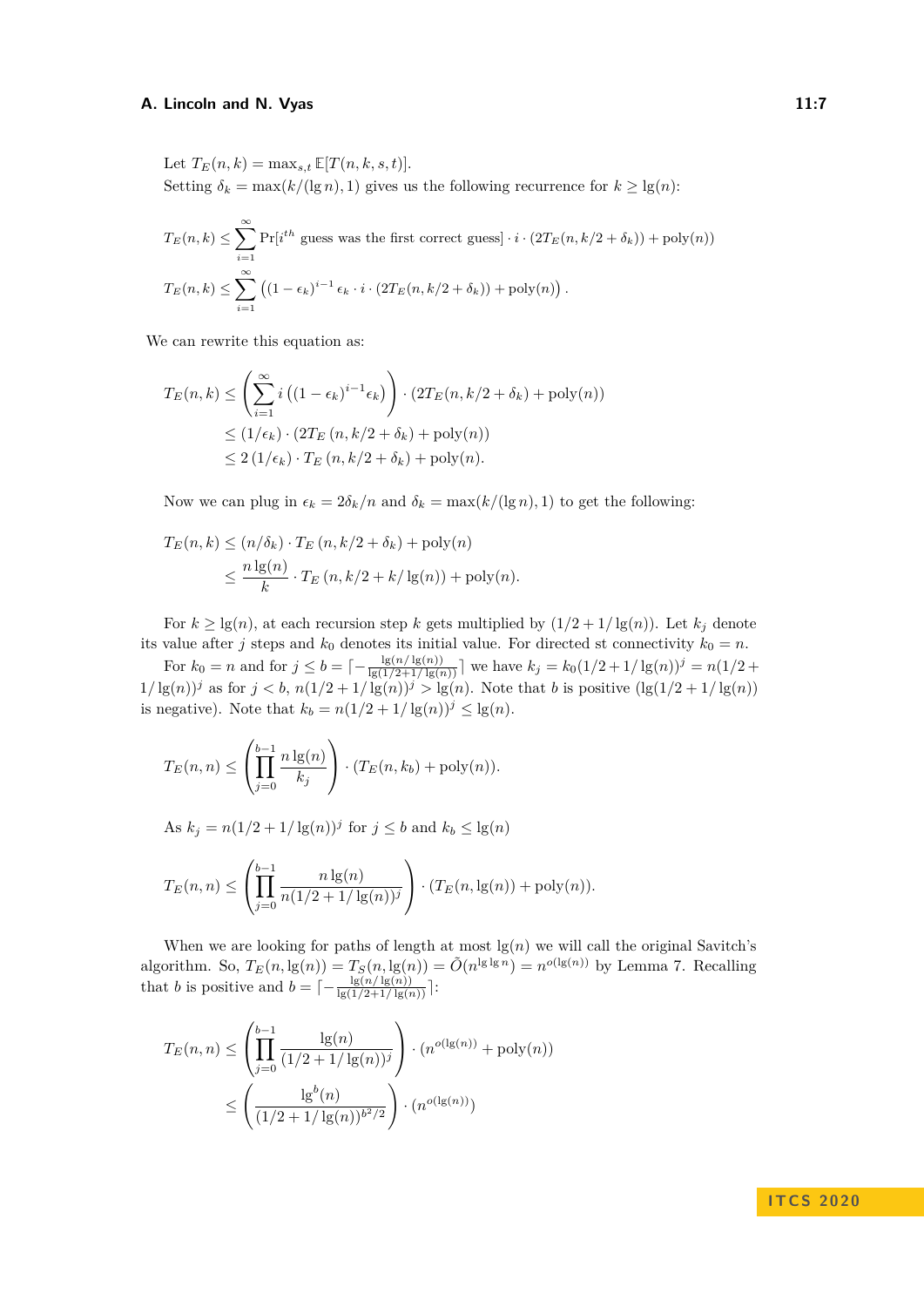As 
$$
b = \left[ -\frac{\lg(n/\lg(n))}{\lg(1/2 + 1/\lg(n))} \right], \lg^b(n) = n^{o(\lg(n))}
$$
 we have  
\n
$$
T_E(n, n) \leq (1/2 + 1/\lg(n))^{-b^2/2} \cdot n^{o(\lg(n))}
$$
\n
$$
\leq 2^{-\frac{\lg(1/2 + 1/\lg(n))\lg^2(n)}{2\lg(1/2 + 1/\lg(n))^2}} \cdot n^{o(\lg(n))}
$$
\n
$$
\leq 2^{-\frac{\lg^2(n)}{2\lg(1/2 + 1/\lg(n))}} \cdot n^{o(\lg(n))}
$$
\n
$$
\leq 2^{\frac{\lg^2(n)}{2(1 - \lg(1 + 2/\lg(n)))}} \cdot n^{o(\lg(n))}
$$
\n
$$
\leq 2^{\frac{\lg^2(n)}{2(1 - 2/\lg(n)))}} \cdot n^{o(\lg(n))}
$$
\n
$$
\leq 2^{\frac{\lg^2(n)}{2}} \cdot n^{o(\lg(n))}
$$
\n
$$
\leq n^{(\lg(n)/2 + o(\lg(n)))}.
$$

So  $T_E(n, n) \le n^{(\lg(n)/2 + o(\lg(n)))}$ , giving the desired result.

## <span id="page-7-0"></span>**4 Reductions Between k-cycle Problems**

In this section we will give a reduction from directed  $k'$  cycle to  $2k$  cycle, where  $k'$  is odd and  $k' \leq k/\lg^{O(1)}(k)$ . This will allow us to give lower bounds for even cycle as well as odd cycle in the sparse setting. First, we will need a helper lemma about the existence of primes with appropriate properties.

<span id="page-7-1"></span>**Example 12** *Phere exists a constant*  $k^*$  *such that*  $\forall k \geq k^*$  *we can write*  $2k = \sum_{i=0}^4 z_i r_i$ where  $z_i \in \mathbb{N}, r_i \le \lg^{O(1)}(k), \sum |z_i r_i - 2k/5| \le \lg^{O(1)}(k)$  and any four of  $r_i$ 's together have a *common prime factor which does not divide k.*

**Proof.** Let  $p_i$  for  $0 \le i \le 4$  be distinct prime numbers which do not divide k. By the prime number theorem we can take  $p_i \leq \lg^2(k)$  for large enough constant *k*. Define  $r_i = \prod_{j \neq i} p_j$ . This allows us to satisfy the requirements that  $r_i \leq \lg^{O(1)}(k)$  and any four of  $r_i$ 's together have a common prime factor which does not divide *k*.

As the  $gcd(r_i) = 1$ , by Eulid's gcd algorithm there exists integers  $y_i$  such that  $1 = \sum y_i r_i$ hence there exists integers  $z_i$  for which  $2k = \sum z_i r_i$ . Choose  $z_i$ 's such that  $\sum |z_i r_i - 2k/5|$ is minimized. Assume  $\sum |z_i r_i - 2k/5| > 10 \lg^{11}(k)$ . This implies that there exists a *j*, *j'* such that  $z_jr_j - 2k/5 > \lg^{11}(k)$  and  $z_{j'}r_{j'} - 2k/5 < -\lg^{11}(k)$ . We can substitute  $z_j$  with  $z_j - p_j$  and  $z_{j'}$  with  $z_{j'} + p_{j'}$ . This maintains the sum  $\sum z_i r_i = 2k$  as  $r_j p_j = r_{j'} p_{j'}$ . The substitution decreases  $z_jr_j - 2k/5$  by  $\prod p_i < \lg^{10}(k) < \lg^{11}(k)$  and increases  $z_{j'}r_{j'} - 2k/5$ by  $\prod p_i <$  lg<sup>10</sup>(*k*)  $<$  lg<sup>11</sup>(*k*). Hence both |z<sub>j</sub>r<sub>j</sub> − 2*k*/5| and |z<sub>j</sub><sup>*r*</sup><sub>j</sub><sup>*i*</sup> − 2*k*/5| decrease while  $|z_i r_i - 2k/5|$  for  $i \neq j, j'$  remain the same. This gives a contradiction as we chose  $z_i$ 's to minimize  $\sum |z_i r_i - 2k/5|$ . So we can assume that  $\sum |z_i r_i - 2k/5| \leq 10 \lg^{11}(k)$ . This also implies that for all  $i$ ,  $z_i r_i > 2k/5 - \lg^{O(1)}(k)$  hence  $z_i > 0$  for large enough k.

<span id="page-7-2"></span>Given a sparse graph *G* there are many possible ways for the input to be formatted. Given an adjacency list format there exist two different efficient algorithms for returning if  $(u, v)$  is an edge in the graph. If one is worried about space and not time (as we are in our  $O(\lg(n))$  space lower bounds) there is a  $O(\lg(n))$  space  $O(\lg(n))$  time algorithm. Simply binary search through the adjacency list input to find  $(u, v)$ . If one is worried about time and not space then one can hash the adjacency list giving a  $O(n)$  space data structure that has lookup time  $O(1)$ . We don't care about  $\lg(n)$  factors in our time and thus default to the  $O(\lg(n))$  space and time algorithm.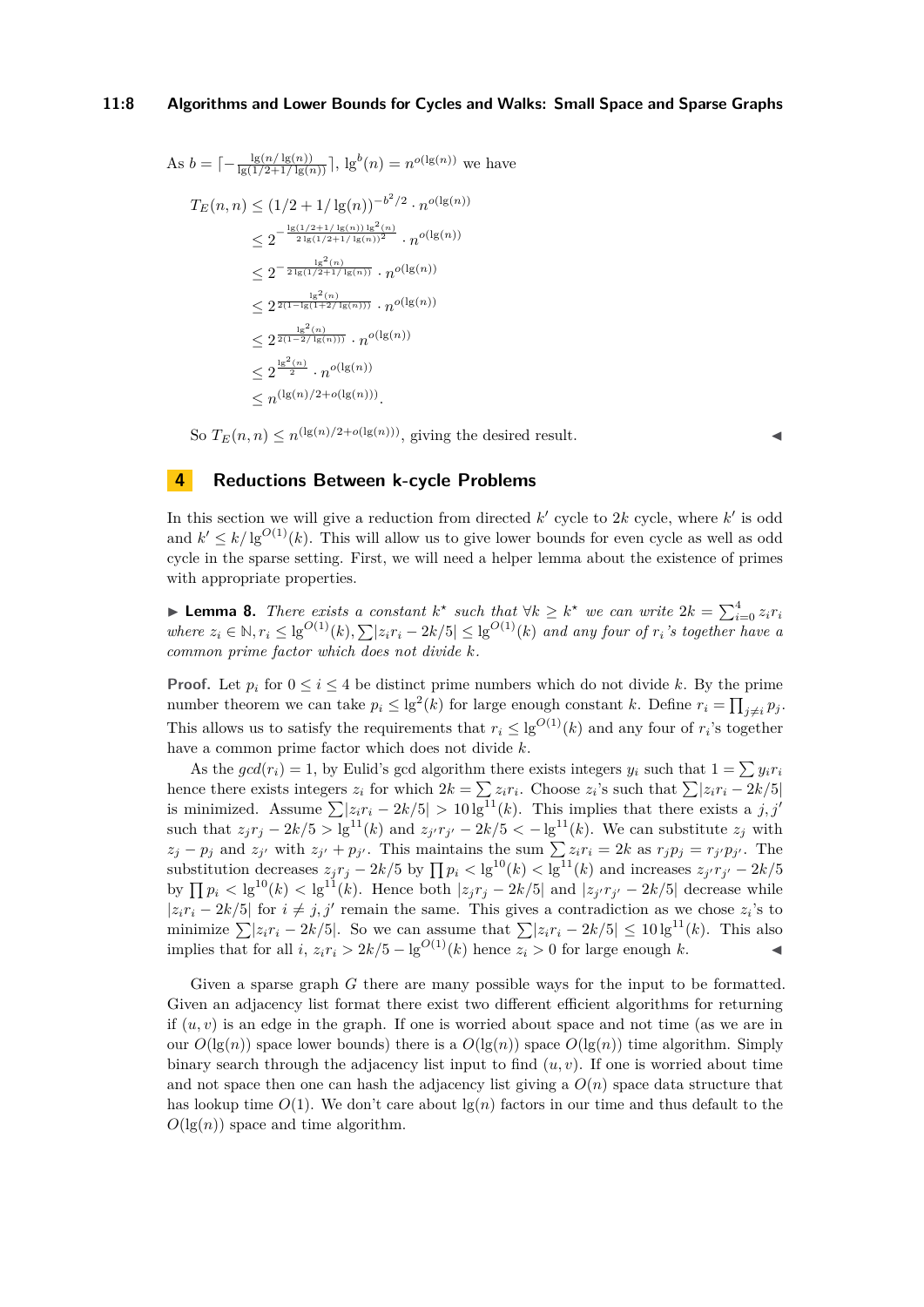▶ **Theorem 9.** *There exists a constant*  $k^*$  *such that*  $\forall k \geq k^*$ *, there exists*  $k' \geq k/(\lg^{O(1)} k)$ such that a *n*-node, *m* edge instance of directed  $k'$  cycle can be reduced to  $\tilde{O}(m)$  node,  $\tilde{O}(m)$ *edge instance of* 2*k cycle on graph G. Further any bit in the description of G can be produced by a*  $O(\lg(n))$  *space and*  $O(\lg(n))$  *time.* 

**Proof.** Take  $z_i, r_i$ 's satisfying Lemma [8](#page-7-1) for *k*. Set  $k' = \sum z_i$ . Let *G* be a instance of directed  $k'$  cycle with *n* nodes and *m* edges. We will first apply color coding using Lemma [20,](#page-16-1) to produce a k' partite graph. This graph will only have edges between "adjacent" partitions. As explained in Lemma [20.](#page-16-1)

Let  $s_i = \sum_{j. We create a new graph G' by replacing each directed edge in between$ the  $s_i$  to the  $s_{(i+1 \mod 5)}$  (cyclically) parts by a  $r_i$  length path with undirected edges. As we are replacing  $z_i$  partitions of edges by an  $r_i$  length path this gives a natural partition of  $G'$ with  $\sum z_i r_i = 2k$  parts.

Number of nodes and edges in  $G' \leq \max(r_i) \cdot m$ 

 $\leq$  lg<sup>O(1)</sup>(k) · *m* [By Lemma [8\]](#page-7-1)  $\leq O(m)$  [As *k* is a constant]

We will now show that the new graph  $G'$  has a 2*k*-cycle iff  $G$  had a directed  $k'$ -cycle.



**Figure 1** Depicting the edge transformation from  $G$  to  $G'$ . The dotted oval contains  $z_1$  edge sets. The dashed oval contains  $z_2$  edge sets. Every edge in the dotted oval is turned into  $r_1$  edges by replacing the edge with a path. Every edge in the dashed oval is turned into  $r_2$  edges by replacing the edge with a path.

Each edge in the graph  $G'$  is part of one of the introduced  $r_i$  length paths. If one of the edges from an *r<sup>i</sup>* length path is used for a 2*k* cycle then all the edges in the path must be used as intermediate vertices in the path have no other edges that the edges in the path itself. Hence we can think of our 2*k* cycle as composed of meta-edges of lengths *r<sup>i</sup>* . Suppose for constructing the 2*k* cycle we only use at most 4 out of the 5 possible *r<sup>i</sup>* lengths. Then we cannot construct a 2*k* cycle as these four *r<sup>i</sup>* 's share a common prime factor which does not occur in  $2k$ . Hence we need to use all 5 possible  $r_i$  lengths. Wlog we can assume that we start from  $0^{th}$  partition. There are 2 approaches to hitting all 5 possible  $r_i$  length paths: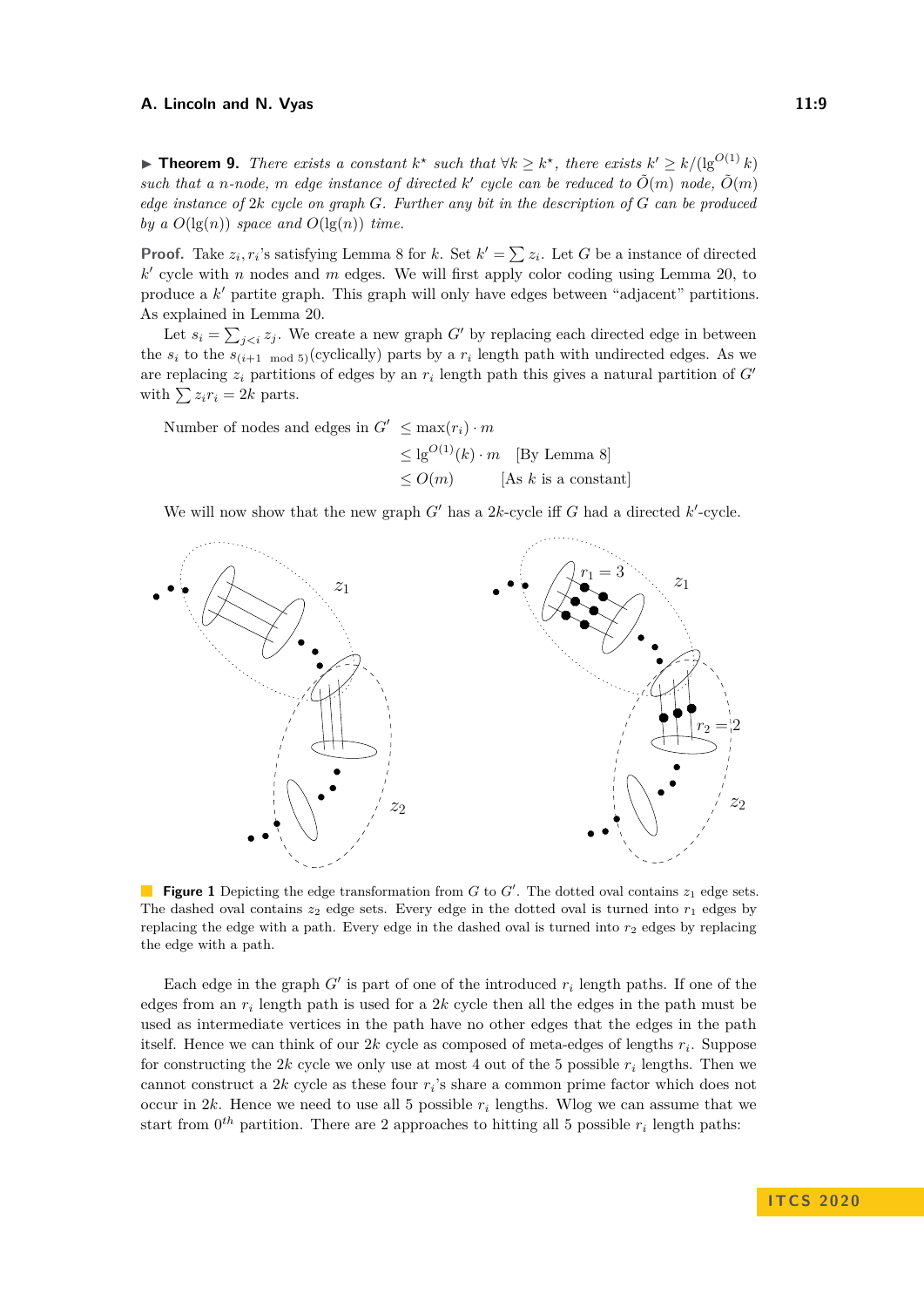#### **11:10 Algorithms and Lower Bounds for Cycles and Walks: Small Space and Sparse Graphs**

**1.** Go around all the 2*k* partitions.

**2.** Do not go around all partitions.

For type 1, note that we can never back-track as otherwise we will have more than 2*k* edges. If we find a 2*k* cycle using type 1 without backtracking this exactly corresponds to a directed  $k'$  cycle in  $G$  by replacing all meta-edges by the corresponding edge of  $G$ .

For type 2 paths note that we must hit all of the 5 possible lengths.

Let group *i* be the set of edges produced in  $G'$  from the edges between the  $s_i$  and  $s_{i+1 \mod 5}^{th}$  partitions in *G*. To pass from one side of group *i* to the next requires passing through at least  $z_i$  paths of length  $r_i$ . So passing from one side of group  $i$  to the other requires a path of length at least *zir<sup>i</sup>* .

<span id="page-9-0"></span>To hit all possible lengths we must have at least one edge from all five groups. To pass through all five groups at minimum requires doubling back through three groups. To double back through a group requires two paths each of length  $z_i r_i$ . See Figure 2 for a depiction.



**Figure 2** In bold we depict a path passing through partitions, reaching at least one *r<sup>i</sup>* length path of each of the 5 possible lengths. Each oval represents a partition of *s<sup>j</sup>* . Between each partition is a path of one of the lengths *ri*. Note that to reach all five the path must "double back" through three partitions.

For simplicity understand  $r_{i+c}$  and  $z_{i+c}$  in the next equation to be  $r_{(i+c \mod 5)}$  and  $z_{(i+c \mod 5)}$  respectively. So the minimum length of a type two cycle is

$$
\min_{i} (2r_i + 2z_{i+1}r_{i+1} + 2z_{i+2}r_{i+2} + 2z_{i+3}r_{i+3} + 2r_{i+4}).
$$

By Lemma 8 
$$
\sum |z_j r_j - 2k/5| \le \lg^{O(1)}(k)
$$
, so  $\sum |2z_j r_j - 4k/5| \le 2 \lg^{O(1)}(k)$ .  
Thus,  $\sum_{j=i+1}^{i+3} |2z_j r_j - 4k/5| \le 2 \lg^{O(1)}(k)$ . Finally giving

$$
\sum_{j=i+1}^{i+3} 2z_j r_j \ge \frac{12}{5}k - 2\lg^{O(1)}(k) = 2.4k - 2\lg^{O(1)}(k) > 2k.
$$

A type 2 2*k*-cycle, which doesn't form a cycle through all partitions, must have length greater than 2*k*. So, no such cycle exists.

Thus, the only  $2k$ -cycles in this graph correspond exactly to a directed  $k'$ -cycle in the original graph. J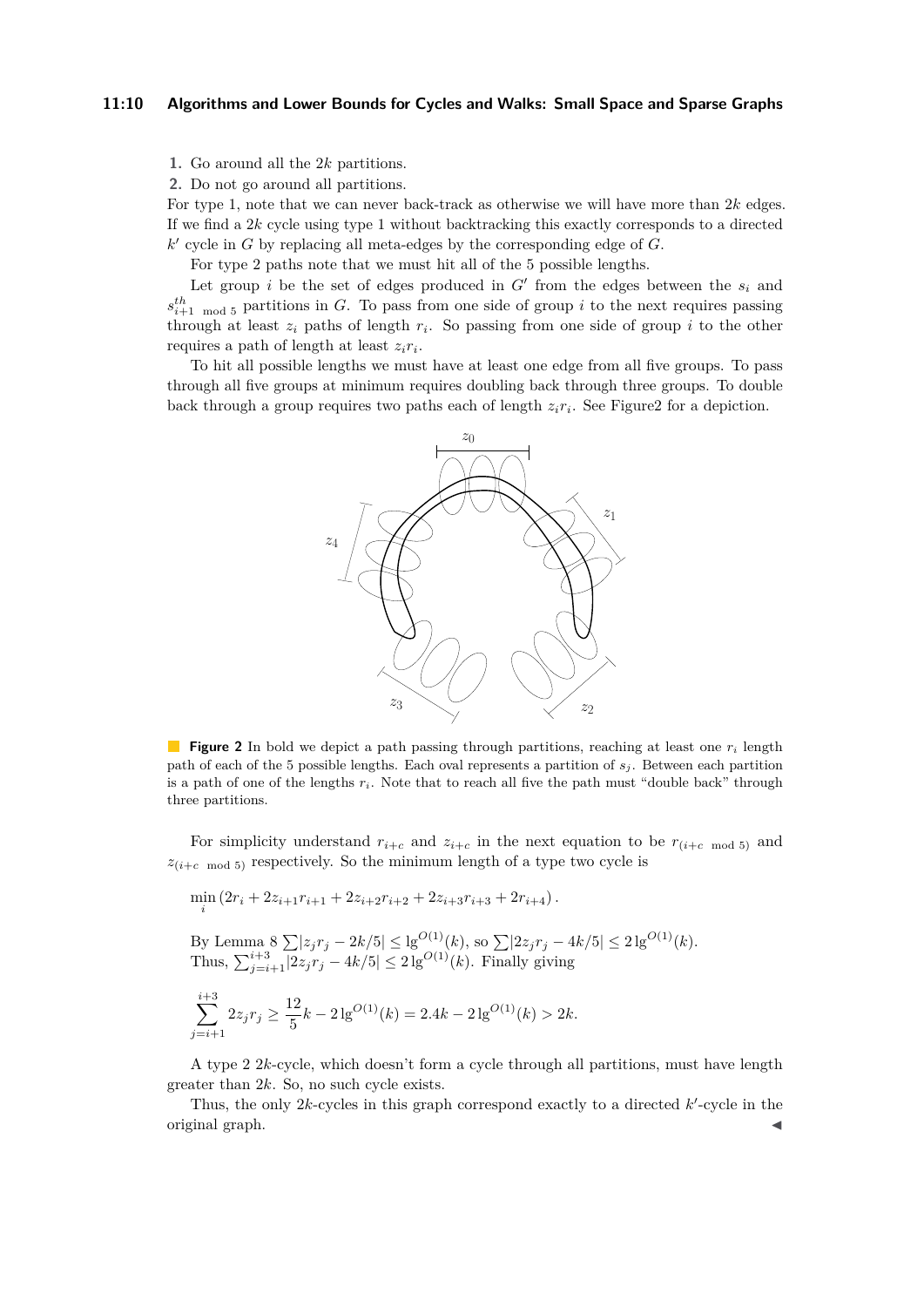# <span id="page-10-0"></span>**5 Implications of k-Cycle Reductions**

We now discuss the implications of the reduction from directed  $k'$ -cycle to undirected  $2k$ cycle. We will start by showing that the algorithms for  $2k$ -cycle in  $\lg(n)$  space are tight up to constant factors in the exponent. Next, we will give lower bounds for 2*k*-cycle from Max-3-SAT.

## **5.1 2k-Cycle lg(***n***) Space Algorithms are Tight**

Given the Weak Savitch Hypothesis we can show that undirected 2*k*-cycle problems have nearly optimal algorithms.

In this section we give a reduction that, for all large enough  $k$ , reduces directed  $k'$ -cycle to undirected 2k-cycle. That is, there is some constant  $k^*$  such that for all  $k > k^*$  we can reduce directed *k*'-cycle to undirected 2*k*-cycle. Furthermore, in our reduction  $k' = \Theta(k/\lg(k))$ . So, for all  $k > k^*$  we have that 2*k*-cycle reduces from directed  $\Theta(k/ \lg(k))$ -cycle.

Following Lemmas [10](#page-10-1) and [11](#page-10-2) are very similar to lemmas in previous work and are roughly folklore. We present their proofs for completeness.

<span id="page-10-1"></span>I **Lemma 10.** *If the Weak Savitch Hypothesis is true then* ≤ *k*−*connectivity in an directed graph G* with *n* nodes requires  $n^{\Omega(\lg k)}$  time if we are restricted to  $O(\lg n)$  space.

**Proof.** We can consider the Savitch algorithm for determining if there is a path of length  $\leq \ell$  between two nodes in a graph with *n* nodes. The Savitch algorithm [\[12\]](#page-15-5) as described in Section [3](#page-4-0) has the following recurrence :

 $T(n, \ell) \leq 2nT(n, \ell/2) + \text{poly}(n).$ 

Where the standard base case is  $T(n, 1) = O(\lg(n))$ . This gives an algorithm running in time  $O(n^{(\lg \ell)} \text{poly}(n)).$ 

If Weak Savitch Hypothesis is true then there exists some constant  $\epsilon > 0$  such that no algorithm solving st connectivity (equivalent to  $\leq n$  connectivity) in  $\lg^2(n)$  space runs in time  $n^{\epsilon \lg(ell)}$ .

If an algorithm for *k*-path runs in  $n^{o(\lg(k))}$  and  $O(\lg n)$  space then we can repeatedly use it to find an  $\leq \ell$  length path. Specifically, we will run the *k*-path algorithm where we treat an edge as existing if there is an  $\ell/k$  walk between two nodes. To determine if such an edge exists we will recurse. This gives us the following recurrence:

$$
T(n,\ell) \le n^{o(\lg(k))} T(n,\ell/k) + \tilde{O}(1).
$$

For  $\ell = n$ , this recurrence gives us  $T(n,n) \leq n^{o(\lg(k))\lg_k(n)}$  This running time can be simplified to  $O(n^{o(\lg(k)) \lg(n) / \lg(k)})$ .

For all  $\epsilon$  there exists some sufficiently large but constant *k* such that  $o(\lg(k))/\lg(k) \leq \epsilon$ which contradicts the Weak Savitch Hypothesis.

<span id="page-10-2"></span>I **Lemma 11.** *Assuming Weak Savitch Hypothesis (WSH) directed, k-cycle cannot be solved in*  $O(\lg n)$  *space and*  $n^{o(\lg k)}$  *time.* 

**Proof.** Suppose directed *k*-cycle is in  $O(\lg n)$  space and  $n^{o(\lg k)}$  time. Suppose we are given an instance of  $k-1$ -walk  $(G = (V, E), a, b)$ . Construct a new graph  $G'$  with  $k$  copies of each vertex *v* named  $v_1, v_2, \ldots, v_k$ . Add  $u_i, u_{i+1}$  as an edge. Add  $(u_i, v_{i+1})$  as an edge in  $G'$  if  $(u, v)$  was an edge in  $G$ . Also add  $(a_k, b_1)$  as an edge. Now there is a *k*-cycle in  $G'$ iff there was a  $k-1$ -walk from  $a$  to  $b$  in  $G$ . As the number of vertices in  $G'$  is  $kn$  and  $k$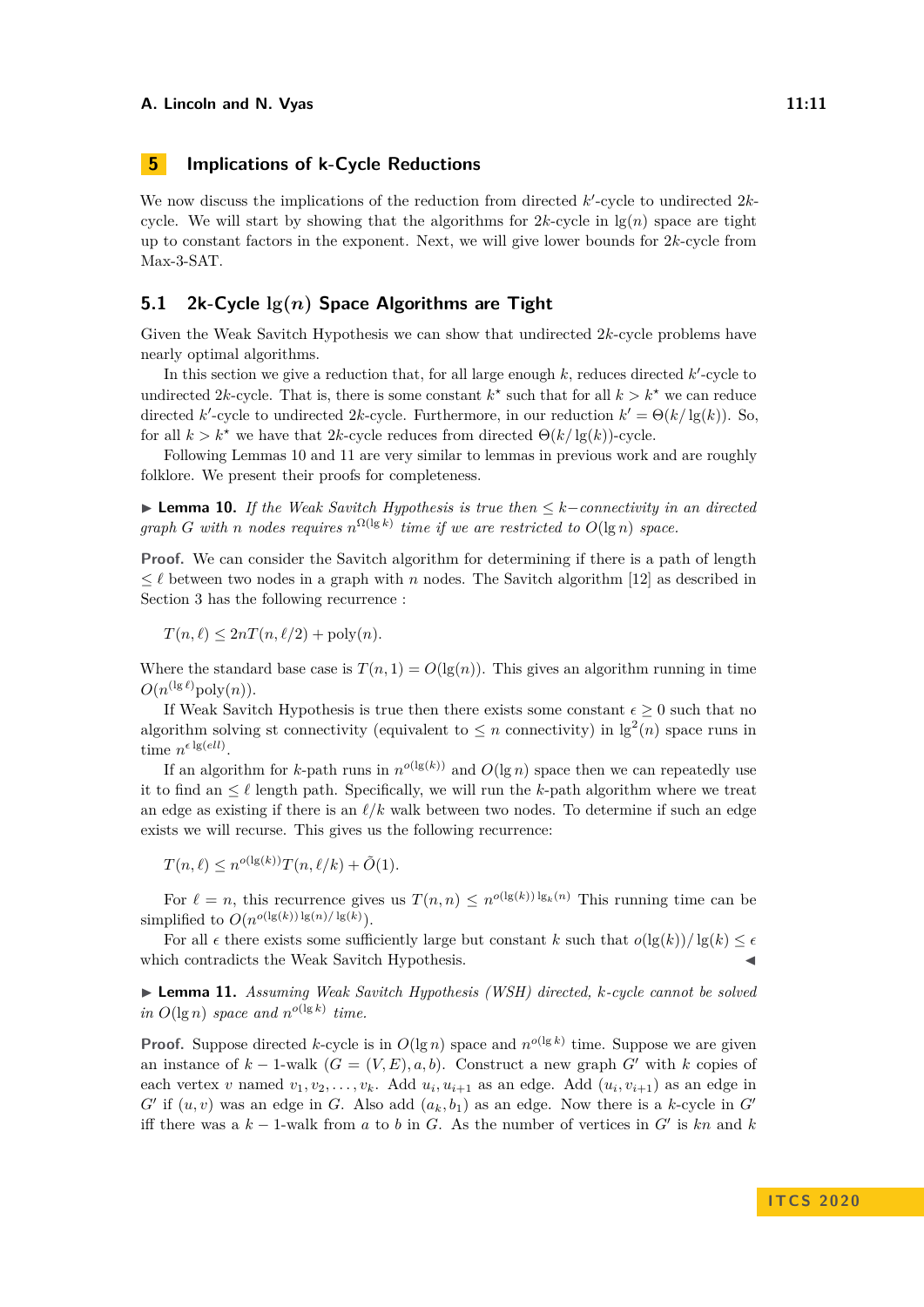#### **11:12 Algorithms and Lower Bounds for Cycles and Walks: Small Space and Sparse Graphs**

is a constant hence we have a  $O(\lg n)$  space and  $n^{o(\lg k)}$  time algorithm for (un)directed *k*-walk. By Lemma [10](#page-10-1) this contradicts Weak Savitch Hypothesis (WSH). Note that we will not actually construct *G'* instead we use  $O(\lg n)$  space and have a  $O(\lg n)$  time algorithm that serves as an oracle for  $G'$ . . John Paris, John Paris, John Paris, John Paris, John Paris, John Paris, John Paris, John Paris, John Paris,

I **Reminder of Theorem 3.** *Assuming Weak Savitch Hypothesis (WSH) solving k-cycle in undirected graphs in*  $O(\lg n)$  *space requires*  $n^{\Omega(\lg k)}$  *time.* 

**Proof.** By Lemma [11](#page-10-2) we know that  $k'$ -cycle in directed graphs cannot be solved in  $O(\lg n)$ space and  $n^{o(\lg k')}$ .

Suppose we have a  $O(\lg n)$  space and  $n^{o(\lg k)}$  time algorithm for *k*-cycle in undirected sparse graphs for even  $k$ . Then let  $k'$  be the largest integer satisfying the definition in Theorem [9.](#page-7-2) Then by Theorem [9](#page-7-2) we can reduce directed  $k'$ -cycle to  $k$ -cycle and solve it in time  $n^{o(\lg k)} = n^{o(\lg k')}$  because  $k' \geq k/\lg^{O(1)}(k)$ . Note that as in the reduction we can produce each bit in  $O(\lg(n))$  space and time  $O(\lg(n))$  our space and running time bounds are not affected. The reduction only increases the number of vertices by a constant factor and  $k$  is large enough. Using Lemma [11](#page-10-2) gives a contradiction.

I **Corollary 12.** *Assuming Weak Savitch Hypothesis (WSH) detecting k-cycles in undirected sparse graphs in*  $O(\lg(n))$  *space takes*  $n^{\Theta(\lg k)}$  *time.* 

**Proof.** By Theorem [3](#page-1-0) we have that *k*-cycle in log space requires  $n^{\Omega(\lg k)}$  time. By Lemma [21](#page-16-2) we have that *k*-cycle can be solved in log space and  $n^{O(\lg k)}$  time. Thus, the *k*-cycle problem requires  $n^{\Theta(\lg k)}$  time, conditioned on WSH.

Note that we can replace the Weak Savitch Hypothesis with the Strong Savitch Hypothesis in these proofs. They will in fact make the statements stronger. If the Strong Savitch Hypothesis is true then *k*-cycle in undirected graphs cannot be solved in  $O(\text{poly}\lg(n))$  space and  $n^{o(\lg k)}$  time.

## **5.2 Even Cycle Lower Bounds From Max-CSP**

Previous work [\[10\]](#page-15-7) has connected efficiently detecting directed *k*-cycles in sparse graphs with solving the Max-*L*-SAT problem [\[10\]](#page-15-7). In fact, this work connects directed *k*-cycle detection to Max-*L*-CSP problems, where every clause is representable by a *L* degree Boolean polynomial. In this section we will limit our focus to the Max-3-SAT and Max-*L*-SAT problems.

If, for some particular constant *L*, one believes that the Max-*L*-SAT problem requires  $2^{n(1-o(1))}$  time, then from this we get a super linear lower bound for constant length even cycle. In fact, we get a super linear lower bound for constant length undirected even cycle in sparse graphs where  $m = O(n)$ . Such a super linear linear lower bound for undirected even cycle has not previously been obtained.

Our reduction provides a lower bound for sparse undirected even cycle from assumptions made about difficult exponential time Constraint Satisfaction Problems (CSPs). Notably, we are able to provide super linear lower bounds for even cycles from assumptions stated in the paper of Lincoln, Vassilevska Williams and Williams [\[10\]](#page-15-7).

▶ Theorem 13 (Sparse Directed *k*-Cycle is Hard [\[10\]](#page-15-7)), *If directed k-cycle, for any large enough k*, can be solved in a graph *G* in time  $O(m^{c_k-\epsilon})$ , where  $c_k = k/(k - \lceil k/3 \rceil + 1)$  then *max-3-SAT can be solved in time*  $O^*(2^{(1-\epsilon')n})$ *.* 

J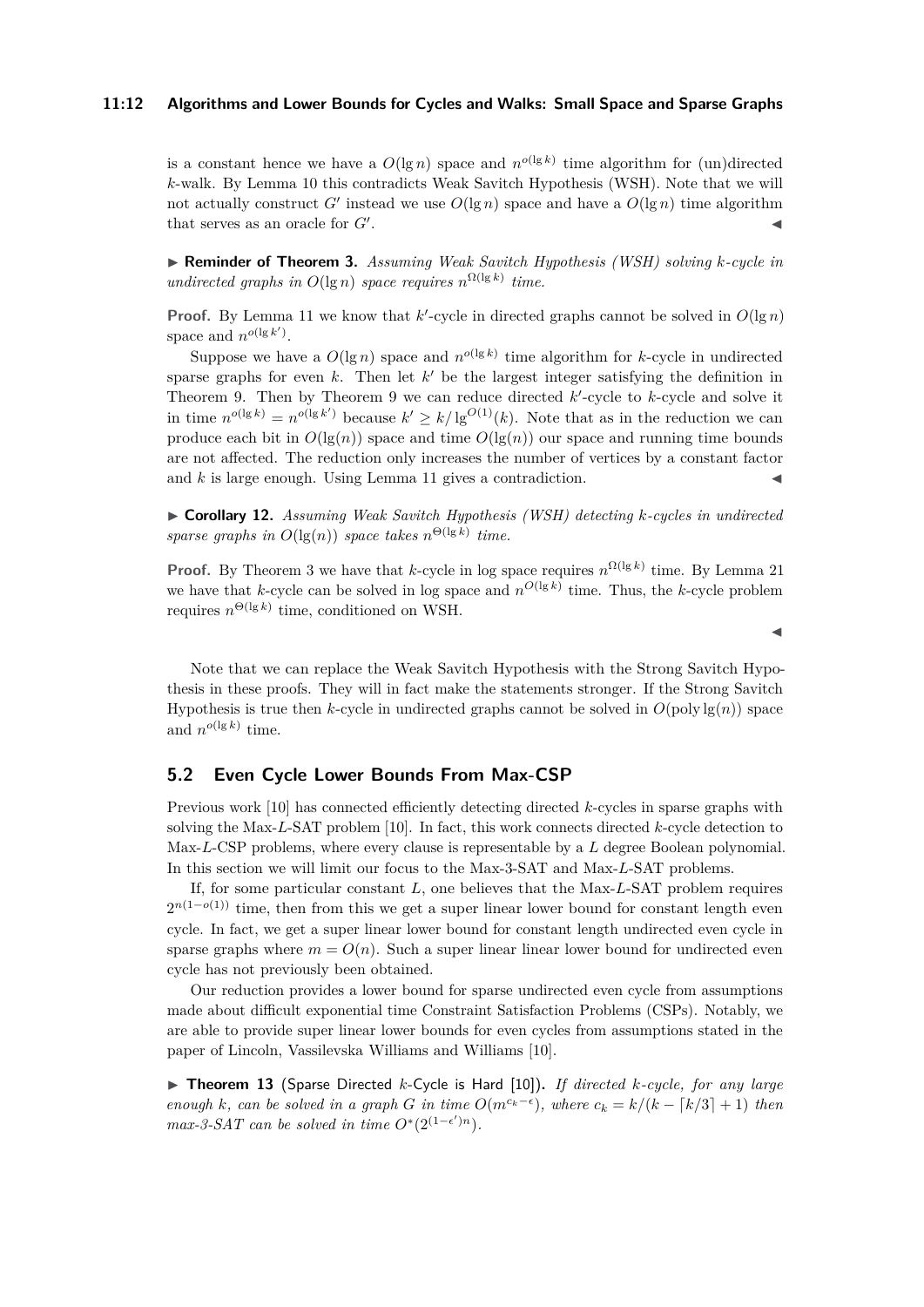Using our reduction and the above theorem we can provide a lower bound for undirected sparse cycle.

I **Reminder of Theorem 5.** *If undirected* 2*k-cycle, for any large enough constant k can be solved in a graph G with*  $m = O(n)$  *in time*  $O(m^{1.5-\epsilon})$  *then*  $max-3-SAT$  *can be solved in time*  $O^*(2^{(1-\epsilon')n})$ *.* 

**Proof.** By applying Theorem [9](#page-7-2) we transform an input graph into one that has  $m = O(n)$ . Furthermore, it shows that if undirected 2*k*-cycle, for all constant *k*, can be solved in time  $O(m^{1.5-\epsilon})$  then, there exists an infinite sequence of increasing odd cycle lengths solved in time  $O(m^{1.5-\epsilon})$ .

Given an infinite increasing sequence of odd cycle lengths they solve the same length of directed cycle. Then, there exists some  $k \geq \frac{1}{\epsilon} \leq \frac{1}{\epsilon} \frac{9}{4}$  which, if solved in  $O(m^{1.5-\epsilon})$  time is solved faster than  $O(m^{c_k-\epsilon})$ , where  $c_k = k/(k - \lceil k/3 \rceil + 1)$  time.

Thus, undirected even cycle can not be solved in time  $O(m^{1.5-\epsilon})$  $)$ 

We can give a more precise result due to our reduction's tight relationship between  $k' = \lg^{O(1)}(k)k$ . Note that 2*k*-cycle can be reduced to *k*'-cycle where  $k' = \Theta(2k/\lg^{O(1)}(2k))$ then. Given this 2*k*-cycle requires  $\Omega(m^{c_k/-o(1)})$ , where  $c_{k'} = k'/(k' - \lceil k'/3 \rceil + 1)$ . Thus we have that 2*k*- cycle requires at least  $\Omega(n^{1.5-O(\lg^{O(1)}(k)/k}))$  time.

We would like to note that no super-linear hardness was known for even cycles prior to this. And, here, we have connected the hardness of even cycles to that of Max-3-SAT.

We would further like to note that we can combine our reduction with the more general result of [\[10\]](#page-15-7), which gets super linear hardness for directed cycle from Max-*L*-SAT. Max-*L*-SAT is more believably  $2^{n-o(n)}$  hard the larger *L* is. From Max-*L*-SAT we continue to show super-linear hardness for undirected 2*k*-cycle problems. However, instead of showing  $O(m^{1.5-O(1)})$  hardness the result is instead  $O(m^{\frac{L}{L-1} - o(1)})$  hardness.

# **5.3 Combinatorial Even Cycle Lower Bounds From the Combinatorial K-Clique Conjecture**

Abboud, Backurs and, Vassilevska Williams present the Combinatorial *k*-Clique Hypothesis (CKCH) [\[1\]](#page-14-3). First, what is a *combinatorial* algorithm? In her survey Vassilevska Williams defines it as follows: *"The desire for more practical algorithms motivates the notion of "combinatorial" algorithms. This notion is not well-defined, however it roughly means that the runtime should have a small constant in the big-O, and that the algorithm is feasibly implementable.[\[16\]](#page-15-10)"* Generally, combinatorial assumptions assume that matrix multiplication requires  $n^{3-o(1)}$  time, that is there is no fast matrix multiplication allowed. Given this context, we now re-produce the Combinatorial *k*-Clique Hypothesis from [\[1\]](#page-14-3).

▶ **Definition 14** (Combinatorial *k*-Clique Hypothesis [\[1\]](#page-14-3)). Let *C* be the smallest constant such *that a* combinatorial *algorithm running in*  $O(n^{Ck/3})$  *time exists for detecting a k*-*clique in a n node*  $O(n^2)$  *edge graph, for all sufficiently large constants*  $k$ *.* 

*The Combinatorial k*-*Clique Hypothesis states that*  $C = 3<sup>1</sup>$  $C = 3<sup>1</sup>$  $C = 3<sup>1</sup>$ *.* 

More informally, no  $O(n^{k(1-\epsilon)})$  *combinatorial* algorithm exists for the *k*-clique problem. We can once again use the *k*-clique to *k*-cycle reduction of Lincoln, Vassilevska Williams and Williams [\[10\]](#page-15-7). Their reduction is itself combinatorial.

<span id="page-12-1"></span><span id="page-12-0"></span><sup>1</sup> See the discussion on page 2 of Abboud, Backurs and, Vassilevska Williams [\[1\]](#page-14-3). For a short formal statement see Hypothesis 1.3 in Lincoln, Vassilevska Williams and Williams [\[10\]](#page-15-7).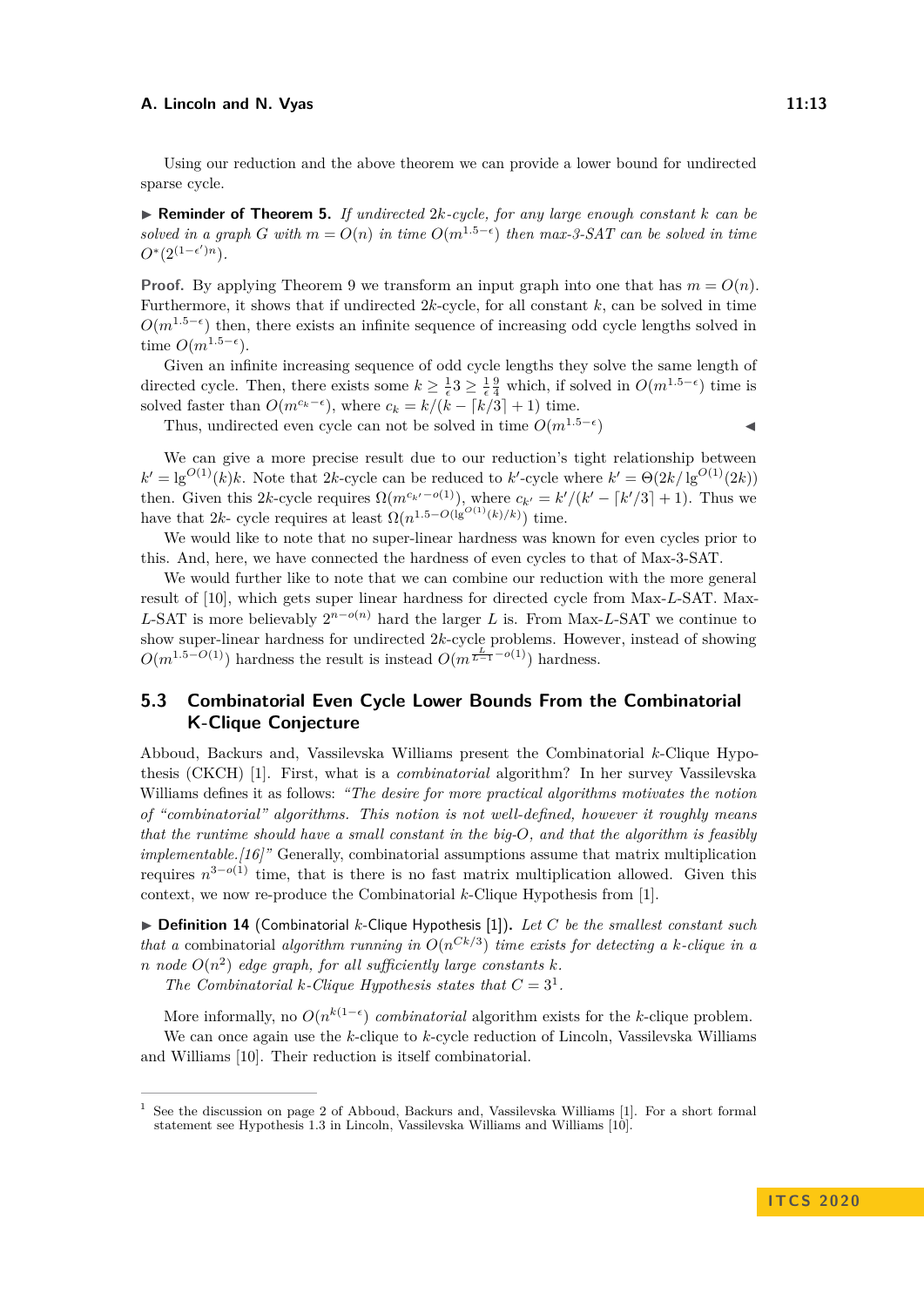#### **11:14 Algorithms and Lower Bounds for Cycles and Walks: Small Space and Sparse Graphs**

▶ Theorem 15 (Combinatorial Sparse k-Cycle Lower Bound [\[10\]](#page-15-7)). *Detecting a directed odd kcycle in a graph with n nodes* and  $m = n^{(k+1)/(k-1)}$  *in time*  $O((nm)^{(1-\epsilon)})$  $O(m^{(1-\epsilon)2k/(k+1)}) = O(n^{(1-\epsilon)2k/(k-1)})$  for any constant  $\epsilon > 0$  violates the Combinator*ial k-Clique Hypothesis* [2](#page-13-0) *.*

<span id="page-13-1"></span>▶ **Corollary 16.** Detecting a directed *k*-cycle in a graph with *n* nodes and  $m = n^{k/(k-2)}$  in  $time\ O(nm^{(1-\epsilon)}) = O(m^{(2k-2)/k})$  *for any constant*  $\epsilon > 0$  *violates the Combinatorial k*-*Clique Hypothesis.*

**Proof.** There is an immediate reduction from directed  $k$ -cycle to directed  $k + 1$ -cycle that adds  $O(n)$  edges to the graph to get a lower bound for even k. For odd k we have a better  $\blacksquare$ lower bound.

Recall that Dahlgaard et al. have an algorithm for even 2*k*-cycle detection that runs in  $\tilde{O}(m^{2k/(k+1)})$  time [\[5\]](#page-15-1). We will show that this algorithm is optimal for even  $k > 3$  that are twice an odd number. That is, the half of even numbers represented by  $4k + 2$  for integer  $k \geq 1$ .

**Findment 17.** Let  $2k = (4k' + 2)$  for some constant integer k'. *Detecting* 2*k*-cycles combinatorially requires time  $m^{(1-o_k(1))2k/(k+1)}$  if the Combinatorial *k-Clique Hypothesis is true.*

**Proof.** We will start with Theorem [15.](#page-12-1) Note that  $2k' + 1$  is odd. Take the directed instance and use color coding to produce a  $2k' + 1$ -partite undirected instance. Furthermore, this graph is a 2 $k'$  + 1-cycle graph. That is, partition  $P_{(i)}$  only has edges to partitions  $P_{(i-1 \mod (k'+1))}$ and  $P_{(i+1 \mod (2k'+1))}$ .

To solve an undirected odd  $2k' + 1$ -cycle problem in a  $2k' + 1$ -cycle graph we will create an instance of  $4k' + 2$ -cycle by replacing every edge  $(u, v)$  with a node,  $x_{uv}$  and two edges  $(u, x_{u,v})$  and  $(x_{u,v}, v)$ .

Any  $4k' + 2$ -cycle in this new graph with contain  $2k' + 1 x_{uv}$  type nodes. In fact these  $x_{uv}$  type nodes will be every other node. If an  $x_{uv}$  type node is in a cycle so are *u* and *v*. So, a  $4k' + 2$  length path will look like  $v_1, x_{v_1v_2}, v_2, x_{v_2v_3}, v_3 \ldots, v_{2k'}, x_{v_{2k'}v_{2k'+1}}, v_{2k'+1}$ . The existence of a  $4k' + 2$  length path in our new graph corresponds exactly to there being a  $2k' + 1$  length path in the original graph.

Theorem [15](#page-12-1) tells us that there is a  $m^{(4k'+2)/(2k'+2)-o(1)}$  combinatorial lower bound if Combinatorial *k*-Clique Hypothesis is true. In our new graph *m* has grown by a factor of only two. If we plug in  $2k = 4k' + 2$  we get the desired lower bound of  $m^{2k/(k+1)-o(1)}$  from Combinatorial *k*-Clique Hypothesis.

The above result works for specific even cycles i.e. when  $2k = 4k' + 2$ , next we prove a lower bound which holds for 2*k* cycles for all large enough *k*.

**Corollary 18.** If there exists a constant  $\epsilon > 0$  such that for some  $k > \frac{2}{\epsilon}$  directed k-cycle *can be detected in*  $O(m^{2-\epsilon})$  *time using a combinatorial algorithm then the Combinatorial k-Clique Hypothesis is violated.*

**Proof.** For  $k > \frac{2}{\epsilon}$ ,  $m^{2-\epsilon} = O(m^{(2k-2)/(k)(1-\delta)})$  for some constant  $\delta$ . So, by Corollary [16](#page-13-1) such an algorithm would violate the Combinatorial  $k$ -Clique Hypothesis.

<span id="page-13-0"></span><sup>2</sup> See the discussion after Hypothesis 1.3 in the introduction of Lincoln, Vassilevska Williams and Williams  $[10]$ .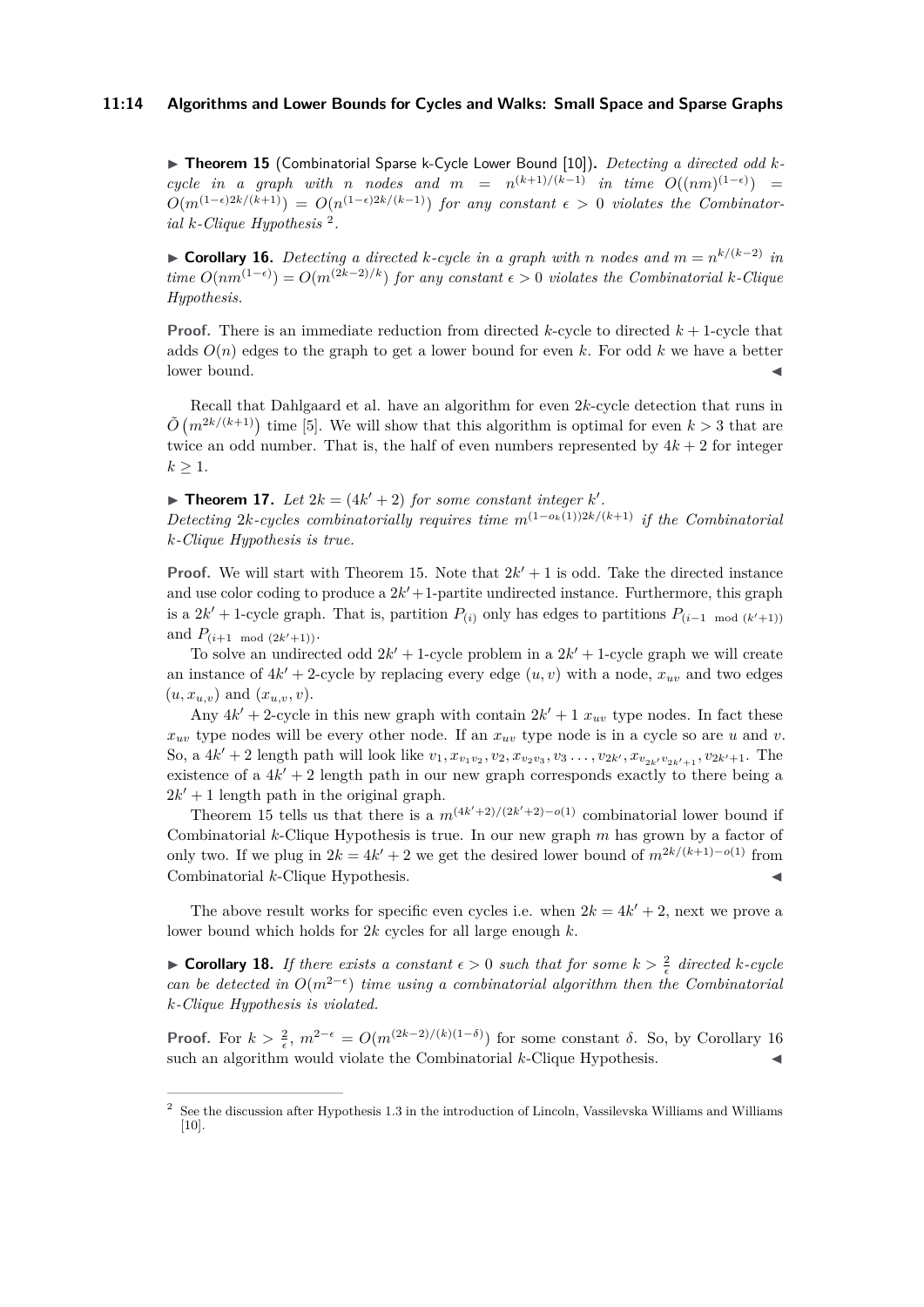I **Theorem 19.** *Assume the Combinatorial k-Clique Hypothesis. Then, for all constant*  $\epsilon > 0$  *there exits a*  $k_0$  *such that for all*  $k \geq k_0$  *even* 2*k-cycles in an undirected graph with n nodes and*  $m = O(n)$  *edges requires*  $\Omega(m^{2-\epsilon})$  *time.* 

**Proof.** By Theorem [9](#page-7-2) there exits a  $k' \geq k/(\lg^{O(1)} k)$  such that if directed k' cycle requires  $Ω(m<sup>2−ε</sup>)$  then so does undirected 2*k* cycle on a graph with  $O(m)$  vertices and  $O(m)$  edges.

As long as  $k' = k/(\lg^{O(1)} k) > 2/\epsilon$  we know that directed  $k'$  cycle is  $\Omega(m^{2-\epsilon})$  hard. As for a large enough *k*,  $k/(lg^{O(1)}k) > 2/\epsilon$  we have that for large enough *k* undirected 2*k* cycle on graphs with  $m = O(n)$  requires  $\Omega(m^{2-\epsilon})$  time.

Note that for all constant *k* there exist  $O(n^2)$  combinatorial algorithms for undirected 2*k*-cycle [\[17\]](#page-15-0). So, this suggests that these algorithms are optimal, for *combinatorial* algorithms for all large enough *k*.

## **6 Conclusion**

We present a faster algorithm for small space cycle detection. We also present lower bounds for the efficiency of *k*-cycle in this small space regime. We show the running time of odd as well as even *k*-cycle must grow as  $n^{\Omega(\lg(k))}$  when given only  $O(\lg^2(n))$  space.

There are many future directions of research. We leave open several algorithms questions as well as questions about lower bounds.

While we get tight upper and lower bounds in the regime we consider, there are many open questions about *k*-cycle outside of this regime. What is the space-time trade-off for these *k*-cycle algorithms when the space available is polynomial in *n*? For example, how efficient are algorithms when given  $n^{1/8}$  space? Additionally, our results apply to large constant  $k$ , but do not imply statements for specific fixed  $k$ . What are the fastest small space algorithms for  $k = 3, 4, 5...$ ? Finally, our results are not very *fine-grained*, we are agnostic to the specific constants in the exponents of these algorithms. So, what is the specific constant? Can *k*-cycle algorithms be solved in small space in  $n^{\lg(k)/2}$  time?  $n^{\lg(k)/100}$  time?

We also leave open related algorithmic questions about *s t* connectivity in small space. We present a *s* t connectivity algorithm in small space which runs in  $n^{\lg(n)/2}$  expected time. Can a deterministic algorithm have the same running time? What are the fastest randomized and deterministic algorithms for the *s t* connectivity problem?

We leave open lower bounds questions as well. Can we find matching, or at least nontrivial, lower bounds for *k*-cycle algorithms in small polynomial space. Relatedly, we get combinatorial lower bounds for even cycle in arbitrary space. Can one find tight *noncombinatorial* lower bounds for even cycle in arbitrary space?

#### **References**

- <span id="page-14-1"></span>**3** Noga Alon, Raphael Yuster, and Uri Zwick. Color Coding. In *Encyclopedia of Algorithms*, pages 335–338. Springer, 2016. [doi:10.1007/978-1-4939-2864-4\\_76](https://doi.org/10.1007/978-1-4939-2864-4_76).
- <span id="page-14-2"></span>**4** Greg Barnes, Jonathan F. Buss, Walter L. Ruzzo, and Baruch Schieber. A Sublinear Space, Polynomial Time Algorithm for Directed *s*-*t* Connectivity. *SIAM J. Comput.*, 27(5):1273–1282, 1998. [doi:10.1137/S0097539793283151](https://doi.org/10.1137/S0097539793283151).

<span id="page-14-3"></span>**<sup>1</sup>** Amir Abboud, Arturs Backurs, and Virginia Vassilevska Williams. If the Current Clique Algorithms are Optimal, So is Valiant's Parser. In *IEEE 56th Annual Symposium on Foundations of Computer Science, FOCS 2015, Berkeley, CA, USA, 17-20 October, 2015*, pages 98–117, 2015. [doi:10.1109/FOCS.2015.16](https://doi.org/10.1109/FOCS.2015.16).

<span id="page-14-0"></span>**<sup>2</sup>** Noga Alon, Raphael Yuster, and Uri Zwick. Finding and Counting Given Length Cycles. *Algorithmica*, 17(3):209–223, 1997. [doi:10.1007/BF02523189](https://doi.org/10.1007/BF02523189).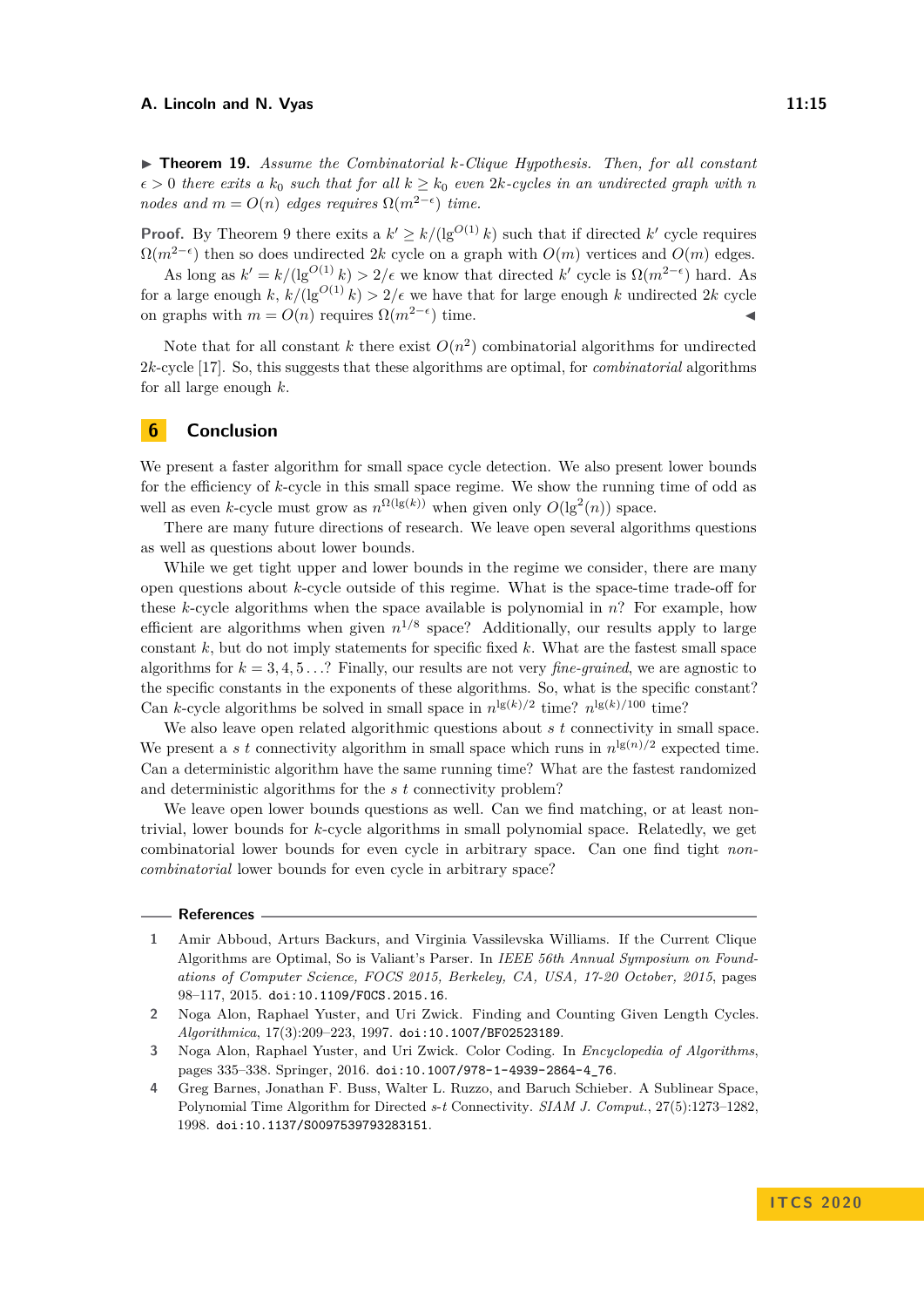#### **11:16 Algorithms and Lower Bounds for Cycles and Walks: Small Space and Sparse Graphs**

- <span id="page-15-1"></span>**5** Søren Dahlgaard, Mathias Bæk Tejs Knudsen, and Morten Stöckel. Finding even cycles faster via capped k-walks. In *Proceedings of the 49th Annual ACM SIGACT Symposium on Theory of Computing, STOC 2017, Montreal, QC, Canada, June 19-23, 2017*, pages 112–120, 2017. [doi:10.1145/3055399.3055459](https://doi.org/10.1145/3055399.3055459).
- <span id="page-15-8"></span>**6** François Le Gall. Powers of tensors and fast matrix multiplication. In *International Symposium on Symbolic and Algebraic Computation, ISSAC '14, Kobe, Japan, July 23-25, 2014*, pages 296–303, 2014. [doi:10.1145/2608628.2608664](https://doi.org/10.1145/2608628.2608664).
- <span id="page-15-11"></span>**7** Parikshit Gopalan, Richard J. Lipton, and Aranyak Mehta. Randomized Time-Space Tradeoffs for Directed Graph Connectivity. In Paritosh K. Pandya and Jaikumar Radhakrishnan, editors, *FST TCS 2003: Foundations of Software Technology and Theoretical Computer Science, 23rd Conference, Mumbai, India, December 15-17, 2003, Proceedings*, volume 2914 of *Lecture Notes in Computer Science*, pages 208–216. Springer, 2003. [doi:10.1007/978-3-540-24597-1\\_18](https://doi.org/10.1007/978-3-540-24597-1_18).
- <span id="page-15-2"></span>**8** Richard C. Holt and Edward M. Reingold. On the time required to detect cycles and connectivity in graphs. *Mathematical systems theory*, 6(1):103–106, March 1972. [doi:10.](https://doi.org/10.1007/BF01706081) [1007/BF01706081](https://doi.org/10.1007/BF01706081).
- <span id="page-15-4"></span>**9** Richard M. Karp. Reducibility Among Combinatorial Problems. In *Proceedings of a symposium on the Complexity of Computer Computations, held March 20-22, 1972, at the IBM Thomas J. Watson Research Center, Yorktown Heights, New York, USA*, pages 85–103, 1972. [doi:](https://doi.org/10.1007/978-1-4684-2001-2_9) [10.1007/978-1-4684-2001-2\\_9](https://doi.org/10.1007/978-1-4684-2001-2_9).
- <span id="page-15-7"></span>**10** Andrea Lincoln, Virginia Vassilevska Williams, and R. Ryan Williams. Tight Hardness for Shortest Cycles and Paths in Sparse Graphs. In *Proceedings of the Twenty-Ninth Annual ACM-SIAM Symposium on Discrete Algorithms, SODA 2018, New Orleans, LA, USA, January 7-10, 2018*, pages 1236–1252, 2018.
- <span id="page-15-12"></span>**11** Benjamin Rossman. Formulas vs. circuits for small distance connectivity. In *Symposium on Theory of Computing, STOC 2014, New York, NY, USA, May 31 - June 03, 2014*, pages 203–212, 2014.
- <span id="page-15-5"></span>**12** Walter J. Savitch. Relationships Between Nondeterministic and Deterministic Tape Complexities. *J. Comput. Syst. Sci.*, 4(2):177–192, 1970. [doi:10.1016/S0022-0000\(70\)80006-X](https://doi.org/10.1016/S0022-0000(70)80006-X).
- <span id="page-15-14"></span>**13** Dieter van Melkebeek and Gautam Prakriya. Derandomizing Isolation in Space-Bounded Settings. *SIAM J. Comput.*, 48(3):979–1021, 2019. [doi:10.1137/17M1130538](https://doi.org/10.1137/17M1130538).
- <span id="page-15-13"></span>**14** Avi Wigderson. The Complexity of Graph Connectivity. In *Mathematical Foundations of Computer Science 1992, 17th International Symposium, MFCS'92, Prague, Czechoslovakia, August 24-28, 1992, Proceedings*, pages 112–132, 1992.
- <span id="page-15-9"></span>**15** Virginia Vassilevska Williams. Multiplying matrices faster than coppersmith-winograd. In *Proceedings of the 44th Symposium on Theory of Computing Conference, STOC 2012, New York, NY, USA, May 19 - 22, 2012*, pages 887–898, 2012. [doi:10.1145/2213977.2214056](https://doi.org/10.1145/2213977.2214056).
- <span id="page-15-10"></span>**16** Virginia Vassilevska Williams. On some fine-grained questions in algorithms and complexity. In *Proceedings of the International Congress of Mathematicians, page to appear*, 2018.
- <span id="page-15-0"></span>**17** Raphael Yuster and Uri Zwick. Finding Even Cycles Even Faster. *SIAM J. Discrete Math.*, 10(2):209–222, 1997. [doi:10.1137/S0895480194274133](https://doi.org/10.1137/S0895480194274133).
- <span id="page-15-3"></span>**18** Raphael Yuster and Uri Zwick. Detecting Short Directed Cycles Using Rectangular Matrix Multiplication and Dynamic Programming. In *Proceedings of the Fifteenth Annual ACM-SIAM Symposium on Discrete Algorithms*, SODA '04, pages 254–260, Philadelphia, PA, USA, 2004. Society for Industrial and Applied Mathematics. URL: [http://dl.acm.org/citation.cfm?](http://dl.acm.org/citation.cfm?id=982792.982828) [id=982792.982828](http://dl.acm.org/citation.cfm?id=982792.982828).
- <span id="page-15-6"></span>**19** Uri Zwick. All pairs shortest paths using bridging sets and rectangular matrix multiplication. *J. ACM*, 49(3):289–317, 2002. [doi:10.1145/567112.567114](https://doi.org/10.1145/567112.567114).